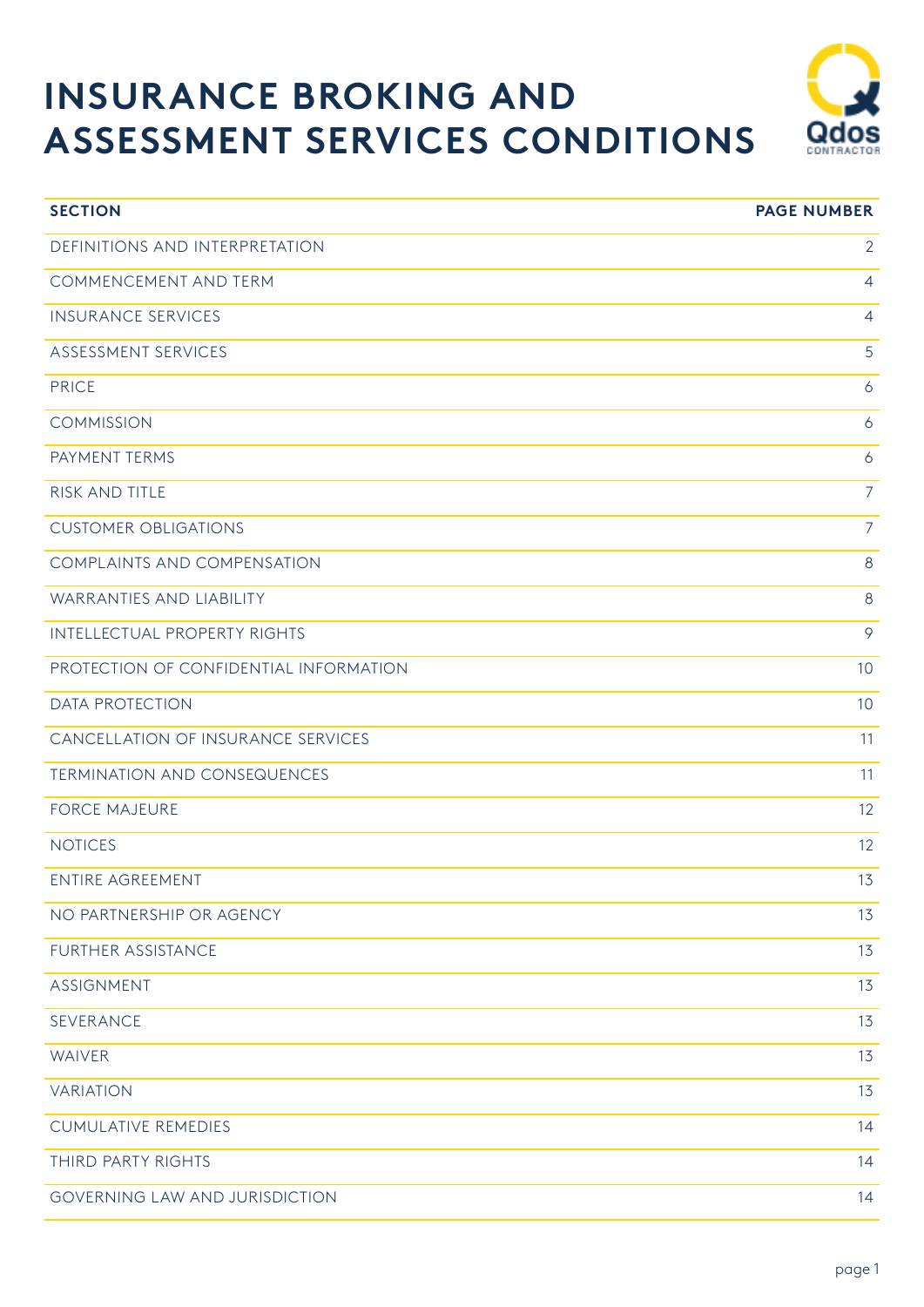# **1. DEFINITIONS AND INTERPRETATION**

1.1 In these Conditions the following words and expressions have the following meanings unless inconsistent with the context:

| "Additional Charges"              | the costs of Additional Services, any expenses, any taxes, duties or other<br>charges levied by any Governmental or authority in respect of or by reason of<br>the licensing of the Services and any other additional charges payable by the<br>Customer in addition to the Price including but not limited to in relation to<br>the ASU Fee;                                                                                                                                                                                                                                                                                                                                                                                                                                                 |
|-----------------------------------|-----------------------------------------------------------------------------------------------------------------------------------------------------------------------------------------------------------------------------------------------------------------------------------------------------------------------------------------------------------------------------------------------------------------------------------------------------------------------------------------------------------------------------------------------------------------------------------------------------------------------------------------------------------------------------------------------------------------------------------------------------------------------------------------------|
| "Additional Services"             | any services to be provided by Qdos to the Customer pursuant to the<br>Contract which are in addition to the Services including but not limited to the<br>Assessment Upgrades, as agreed to be provided by Qdos in writing;                                                                                                                                                                                                                                                                                                                                                                                                                                                                                                                                                                   |
| "Applicable Laws"                 | all applicable laws, statutes, regulations and codes from time to time in<br>force;                                                                                                                                                                                                                                                                                                                                                                                                                                                                                                                                                                                                                                                                                                           |
| "Assessment Services"             | the range of consultancy services that Qdos provide as set out at Schedule 1<br>to these Conditions;                                                                                                                                                                                                                                                                                                                                                                                                                                                                                                                                                                                                                                                                                          |
| "AS Fee"                          | means the fee due in relation to any agreed Assessment Services as set out at<br>Schedule 1 to these Conditions;                                                                                                                                                                                                                                                                                                                                                                                                                                                                                                                                                                                                                                                                              |
| "Assessment Upgrades"             | means the upgrades available in relation to the Assessment Services (to<br>include but not limited to the provision of the Assessment Services in reduced<br>timescales) as set out in Schedule 1 to these Conditions;                                                                                                                                                                                                                                                                                                                                                                                                                                                                                                                                                                        |
| "ASU Fee"                         | means the fee due in relation to any agreed Assessment Upgrades as set out<br>at Schedule 1 to these Conditions;                                                                                                                                                                                                                                                                                                                                                                                                                                                                                                                                                                                                                                                                              |
| "Complaint Handling<br>Procedure" | means Qdos' complaints handling procedure available from Qdos on request<br>by way of the Site or by telephone;                                                                                                                                                                                                                                                                                                                                                                                                                                                                                                                                                                                                                                                                               |
| "Conditions"                      | these terms and conditions amended from time to time in accordance with<br>Condition 25;                                                                                                                                                                                                                                                                                                                                                                                                                                                                                                                                                                                                                                                                                                      |
| "Confidential Information"        | without limitation, business, commercial, economic, financial, operational,<br>technical, administrative, marketing, planning and staff information and<br>data relating to the Supplying Party or its interests disclosed including any<br>Intellectual Property Rights to the Receiving Party whether before, during<br>or after the term of the Contract, whether in written, oral, pictorial or any<br>other form, and all information, data, know-how, trade secrets, formulae,<br>processes, designs, photographs, drawings, specifications, software programs,<br>samples or other material attributable to or deriving its existence from the<br>provision of, and use of, the Services. "Supplying Party" and "Receiving Party"<br>shall have the meanings ascribed in Condition 13; |
| "Contract"                        | the engagement of Qdos by the Customer to provide the Services for the<br>Term in accordance with these Conditions and as more particularly defined in<br>the Order Confirmation;                                                                                                                                                                                                                                                                                                                                                                                                                                                                                                                                                                                                             |
| "Costs"                           | all costs, (including but not limited to any legal fees (calculated on a full<br>indemnity basis) and all other reasonable professional costs and expenses)<br>suffered or incurred by Qdos (either directly or by a third party) including<br>disbursements, VAT and other expenses;                                                                                                                                                                                                                                                                                                                                                                                                                                                                                                         |
| "Customer"                        | the person, company or body which has accepted these Conditions as set out<br>in the Order Confirmation;                                                                                                                                                                                                                                                                                                                                                                                                                                                                                                                                                                                                                                                                                      |
| "Effective Date"                  | means as defined in Condition 2.4;                                                                                                                                                                                                                                                                                                                                                                                                                                                                                                                                                                                                                                                                                                                                                            |
| "Data Protection<br>Legislation"  | shall mean (i) unless and until the GDPR is no longer directly applicable in the<br>UK, the General Data Protection Regulation ((EU) 2016/679) and any national<br>implementing laws, regulations and secondary legislation, as amended or<br>updated from time to time, in the UK and then (ii) any successor legislation<br>to the GDPR or the Data Protection Act 1998;                                                                                                                                                                                                                                                                                                                                                                                                                    |
| "Financial Conduct<br>Authority"  | the regulator of the financial services industry in the United Kingdom<br>established by the Financial Services Act 2012 and such successor<br>organisations in place from time to time;                                                                                                                                                                                                                                                                                                                                                                                                                                                                                                                                                                                                      |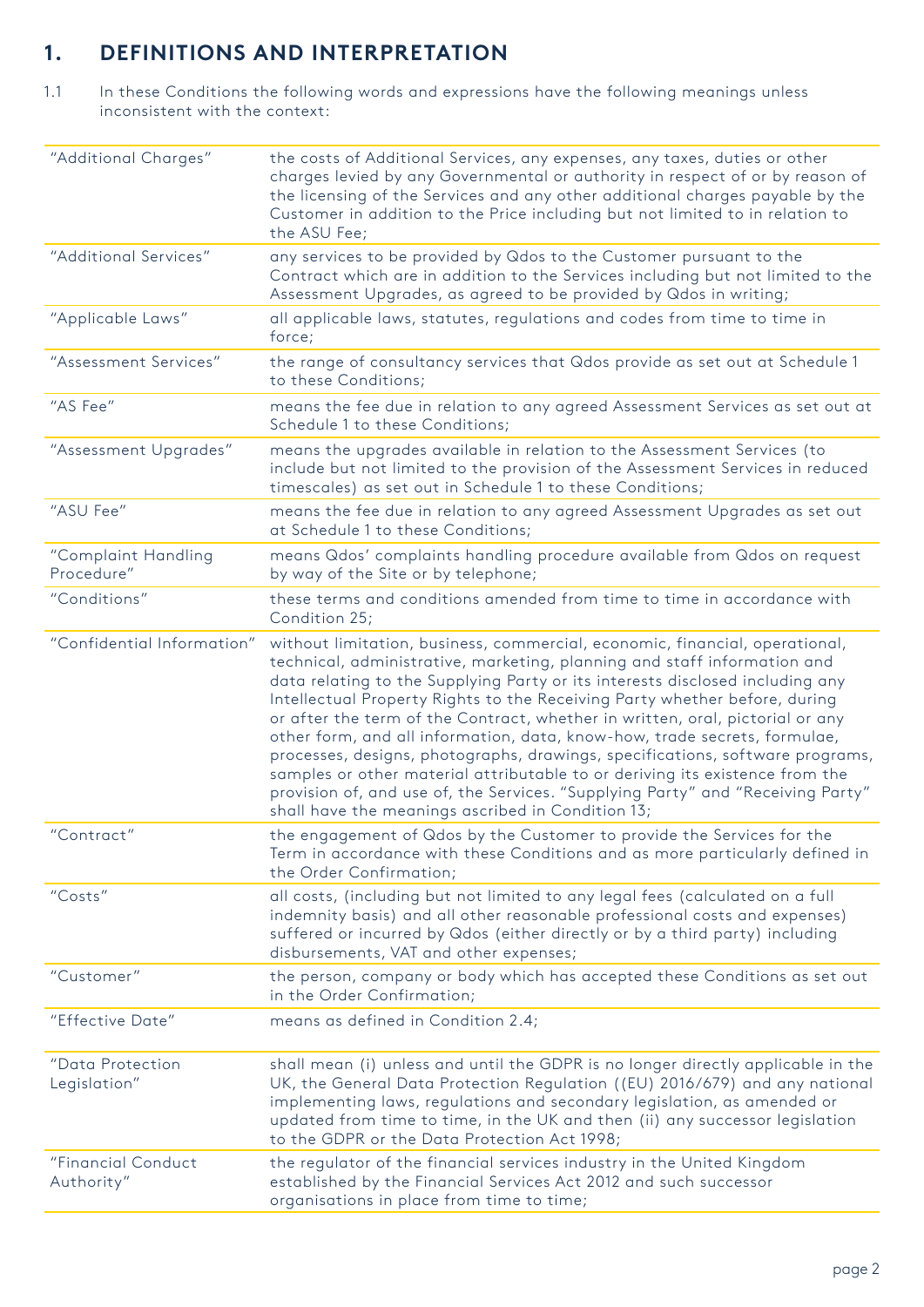| "Insurance Policy"                | means one or more of the types of policy set out in Schedule 2 to these<br>Conditions;                                                                                                                                                                                                                                                                                                                                                                                                                                                                                                                                                                                                                                                                                                                                                    |
|-----------------------------------|-------------------------------------------------------------------------------------------------------------------------------------------------------------------------------------------------------------------------------------------------------------------------------------------------------------------------------------------------------------------------------------------------------------------------------------------------------------------------------------------------------------------------------------------------------------------------------------------------------------------------------------------------------------------------------------------------------------------------------------------------------------------------------------------------------------------------------------------|
| "Insurance Services"              | means the sourcing, providing and/or arranging of any Insurance Policy,<br>support with queries relating to an Insurance Policy and assistance with<br>performance, handling claims for those Insurance Policies highlighted in<br>Schedule 2 and such other assistance as set out in Condition 3 or agreed to<br>be provided by Qdos from time to time;                                                                                                                                                                                                                                                                                                                                                                                                                                                                                  |
| "Insurer"                         | means the provider of an Insurance Policy accepted by the Customer<br>in accordance with Condition 3.9 and as set out in Schedule 2 to these<br>Conditions;                                                                                                                                                                                                                                                                                                                                                                                                                                                                                                                                                                                                                                                                               |
| "Intellectual Property<br>Rights" | all patents, industrial designs, rights to inventions, utility models, copyright<br>and related rights, trade marks, service marks, trade, business and domain<br>names, rights in trade dress or get-up, rights in goodwill or to sue for passing<br>off, unfair competition rights, rights in designs, rights in computer software,<br>database right, topography rights, moral rights, rights in confidential<br>information (including know-how and trade secrets) and any other<br>intellectual property rights, in each case whether registered or unregistered<br>and including all applications for and renewals or extensions of such rights,<br>and all similar or equivalent rights or forms of protection in any part of the<br>world and "Intellectual Property Right" means any one of the Intellectual<br>Property Rights; |
| "IS Fee"                          | means the fee due from the Customer in return for the provision of the<br>Insurance Services where the Customer wishes to pay the Premium monthly<br>by direct debit. The "IS Fee" is currently £23.00 for each Contract on an<br>annual basis as confirmed in the Order Confirmation;                                                                                                                                                                                                                                                                                                                                                                                                                                                                                                                                                    |
| "Material Circumstance"           | means, but shall not be limited to, special unusual circumstances relating<br>to a risk, particular concerns which lead the Customer to seek an Insurance<br>Policy to cover such risk, or any other matter which those concerned with the<br>type of Insurance Policy or field of related activity would generally understand<br>as being something to be dealt with in a fair presentation of risks relating to<br>the applicable type of Insurance Policy;                                                                                                                                                                                                                                                                                                                                                                             |
| "Order Confirmation"              | the specific details of the Services set out in writing prior to entering into the<br>Contract as provided by email to the Customer by Qdos;                                                                                                                                                                                                                                                                                                                                                                                                                                                                                                                                                                                                                                                                                              |
| "Premium"                         | means the amount due as a premium for any Insurance Policy payable to<br>Qdos as Insurer's agent including any associated fees, taxes and charges but<br>excluding the Price;                                                                                                                                                                                                                                                                                                                                                                                                                                                                                                                                                                                                                                                             |
| "Price"                           | means the IS Fee and/or the AS Fee and, where applicable, any Additional<br>Charges;                                                                                                                                                                                                                                                                                                                                                                                                                                                                                                                                                                                                                                                                                                                                                      |
| "Privacy Policy"                  | means Qdos' privacy policy as set out on the Site at https://www.<br>qdoscontractor.com/privacy-policy;                                                                                                                                                                                                                                                                                                                                                                                                                                                                                                                                                                                                                                                                                                                                   |
| "Proposal"                        | means any proposal, estimate or quotation provided to a Customer in relation<br>to the provision of any Services;                                                                                                                                                                                                                                                                                                                                                                                                                                                                                                                                                                                                                                                                                                                         |
| "Prospective Insurer"             | a supplier of insurance policies or products;                                                                                                                                                                                                                                                                                                                                                                                                                                                                                                                                                                                                                                                                                                                                                                                             |
| "Qdos"                            | Qdos Broker and Underwriting Services Limited a company incorporated in<br>England and Wales with company number 06012716 whose registered office is<br>at Unit D, Troon Way Business Centre, Leicester, LE4 9HA as authorised by the<br>Financial Conduct Authority with registration number 460886;                                                                                                                                                                                                                                                                                                                                                                                                                                                                                                                                     |
| "Services"                        | means the Insurance Services, the Assessment Services and any Additional<br>Services;                                                                                                                                                                                                                                                                                                                                                                                                                                                                                                                                                                                                                                                                                                                                                     |
| "Site"                            | www.qdoscontractor.com;                                                                                                                                                                                                                                                                                                                                                                                                                                                                                                                                                                                                                                                                                                                                                                                                                   |
| "Term"                            | means as set out in the Order Confirmation;                                                                                                                                                                                                                                                                                                                                                                                                                                                                                                                                                                                                                                                                                                                                                                                               |
| "Unpaid Amount"                   | any sum due to Qdos under the Contract which has not been paid by the<br>Customer to Qdos by the relevant due date for payment;                                                                                                                                                                                                                                                                                                                                                                                                                                                                                                                                                                                                                                                                                                           |
| "Working Day"                     | any day from Monday to Friday other than a statutory holiday or public<br>holiday in England; and                                                                                                                                                                                                                                                                                                                                                                                                                                                                                                                                                                                                                                                                                                                                         |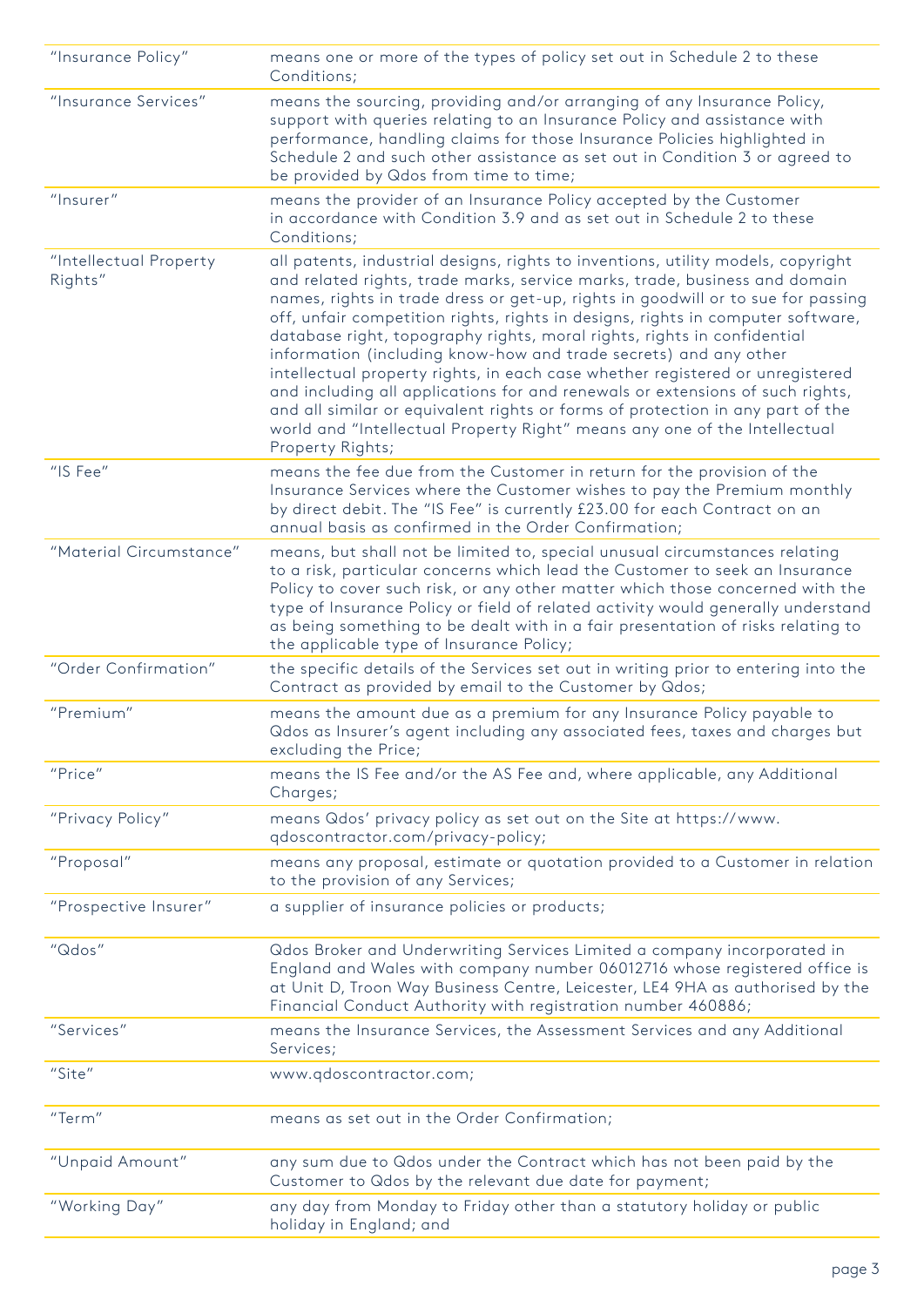### **2. COMMENCEMENT AND TERM**

- 2.1 These Conditions shall apply to the provision of Services by Qdos to the Customer and these Conditions shall govern the Contract to the exclusion of any other terms and conditions introduced or submitted by the Customer.
- 2.2 Each request for a Contract for the Services shall be submitted by the Customer by way of the Site or by telephone and each request shall be deemed to be an offer by the Customer to procure the relevant Services from Qdos subject to these Conditions.
- 2.3 These Conditions shall become binding on the Customer when:
	- (a) Qdos accepts in writing by way of the Order Confirmation the request for a Contract for Services placed by the Customer in accordance with Condition 2.3 above and confirms the scope of the Services; and
	- (b) the Customer makes payment to Qdos of the Premium and the Price in cleared funds; at which point the Contract shall come into existence between Qdos and the Customer ("Effective Date").
- 2.4 The Customer shall be under a duty to bring any discrepancies to Qdos' notice within 5 Working Days of receipt of the Order Confirmation and if the Customer fails to bring any such discrepancies to Qdos' notice within such time period, the Customer shall be bound by the details contained, mentioned or referred to in the Order Confirmation, subject at all times to the cancellation rights set out at Condition 3.11.
- 2.5 Qdos' employees or agents are not authorised to make any representations concerning the Contract or the Services unless confirmed by Qdos in writing. In entering into the Contract, the Customer acknowledges that it does not rely on any such representations which are not so confirmed so that nothing in this Condition 2.6 excludes Qdos' liability for fraudulent misrepresentation.
- 2.6 Qdos shall not be obliged to grant a Contract to the Customer and reserves the right to refuse to accept a request for a Contract from the Customer at its sole discretion.
- 2.7 Any typographical, clerical or other omission whether on the Site, in any sales literature, quotation, price list, acceptance offer, invoice or other document or information issued by Qdos shall be subject to correction without any liability on Qdos' part.
- 2.8 The images and descriptions of the Services on the Site are for illustrative purposes only. Although Qdos has made every effort to ensure their accuracy, Qdos cannot guarantee that they accurately reflect the appearance or functioning of the Services on every computer. The operation of the Services may differ from that shown.

## **3. INSURANCE SERVICES**

- 3.1 In consideration for payment of the Price (where applicable) and Premium, Qdos hereby agree to provide the Insurance Services to the Customer.
- 3.2 For the avoidance of doubt, any Insurance Policy agreed to be provided as part of the Insurance Services shall be governed by the terms of that Insurance Policy and the Customer acknowledges and agrees that its relationship is directly with the Insurer.
- 3.3 Qdos is regulated by the Financial Conduct Authority to enable it to introduce, advise, arrange, deal as an agent and assist in the administration and performance of general insurance contracts as an intermediary.
- 3.4 Any communications between Qdos and the Customer arising out of or in connection with the Insurance Services (and more particularly any Insurance Policy agreed to be provided) shall be by way of email and/or telephone, and all documentation relating to any such Insurance Policy shall be provided in an electronic format, unless otherwise requested by the Customer.
- 3.5 Notwithstanding the provisions of Conditions 3.1 and 3.3 above, whilst Qdos, as part of the Insurance Services, will source and arrange Insurance Policies on the Customer's behalf and in order to do so may pose questions to the Customer to help refine the selection, it will not make any recommendations in relation to choice of Insurance Policy or provide any advice in that regard and as such the Customer is responsible for undertaking its own review of any Insurance Policy to ensure it meets the Customer's requirements and that the scope of cover is understood.
- 3.6 On occasion Qdos may need to engage third party suppliers as intermediaries in order to provide the Insurance Services, however Qdos will provide written notice to the Customer in advance of doing so with sufficient detail to ensure that the Customer is suitably informed.
- 3.7 In order to enable Qdos to provide the Insurance Services, the Customer acknowledges and agrees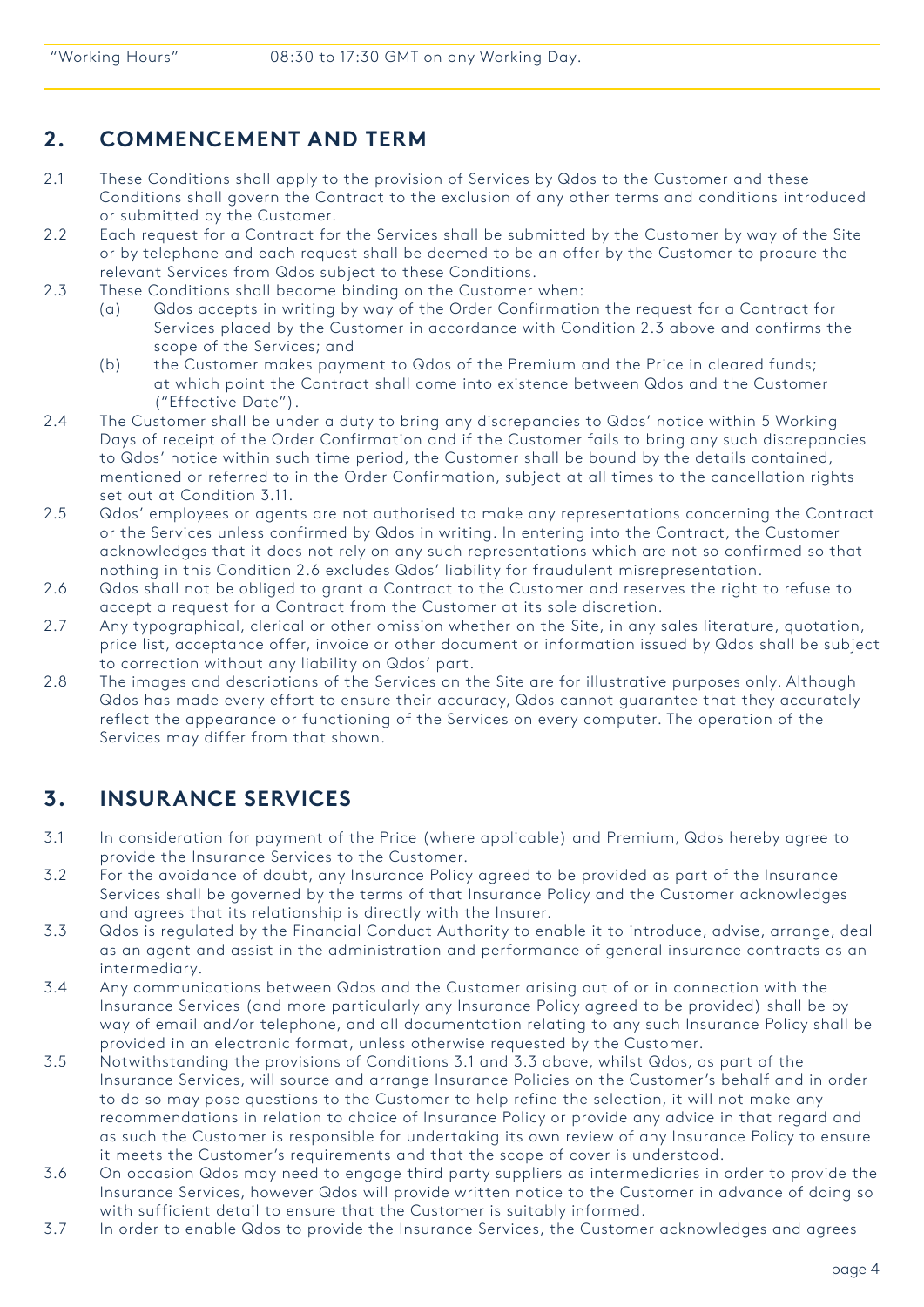that it must co-operate with Qdos and supply such information in such a form as reasonably requested by Qdos and as more particularly defined in Condition 9.1 and any Order Confirmation or Proposal.

- 3.8 A failure to provide the information required in accordance with Condition 3.7 above may lead to cancellation of an Insurance Policy or a refusal by an Insurer to provide cover. Where the failure to provide information, or the provision of incorrect or misleading information is deemed to be:
	- (a) deliberate or reckless then in addition to any other rights or remedies it or Qdos may have, the Insurer may void the relevant Insurance Policy and withhold the Premium or part of Premium paid by the Customer;
	- (b) not deliberate or reckless, then in addition to any other rights or remedies it or Qdos may have, the Insurer may void the Insurance Policy, proportionately reduce any claim settlement or amend the terms governing the Insurance Policy and review the merits of any claim made on the basis of the revised terms.
- 3.9 On agreement of an Insurance Policy, the Customer will enter into applicable terms with the Insurer and will receive confirmation of the Premium to be paid. The Premium is payable to Qdos, acting as the Insurer's agent, in accordance with Condition 7.
- 3.10 Where the Customer chooses to pay the Premium:
	- (a) annually Insurance Policies will automatically expire at the end of their applicable 12 month term. The Customer may contact Qdos 30 days before the expiry date of an Insurance Policy to renew but in any event Qdos will contact the Customer in advance of expiry to discuss renewal options;
	- (b) monthly Insurance Policies will automatically renew at the end of their applicable 12 month term. Qdos will send confirmation of renewal 30 days before the expiry date. The Customer may opt out of the automatic renewal at any time during the policy term by contacting Qdos.
- 3.11 Should the Customer wish to cancel an Insurance Policy it may do so:
	- within the 14 day cooling off period specified in the Insurance Policy; or
	- (b) at any point after the 14 day cooling off period, in accordance with Condition 15.
- 3.12 Where a Customer wishes to bring a claim under an Insurance Policy, the terms of that Insurance Policy will apply and dictate the process to be followed. For the avoidance of doubt Qdos is wholly owned by HCC International Insurance Company plc, which for the purposes of these Conditions, and notwithstanding the content of this Condition 3.12, will not be deemed to be a conflict of interest and by agreeing to these Conditions the Customer hereby acknowledges and agrees to Qdos providing the Insurance Services on this basis.
- 3.13 In the event that Qdos identifies a potential conflict of interest in relation to the Insurance Services and any of its associated companies, clients, Insurers or Prospective Insurers, Qdos will notify the Customer in writing as soon as it becomes aware providing the Customer with details of the steps Qdos will take to ensure fair treatment and will cease work on providing the Insurance Services unless or until the Customer has provided Qdos with its written consent.

## **4. ASSESSMENT SERVICES**

- 4.1 In consideration for payment of the Price and/or the Premium, as applicable, Qdos hereby agree to provide the Assessment Services to the Customer.
- 4.2 Where, as part of the Services, Qdos are providing Insurance Services in relation to those Insurance Policies expressly highlighted in Schedule 2, Qdos will provide to the Customer one IR35 Contract Assessment at no cost.
- 4.3 Where Qdos are not providing Insurance Services and or where Condition 4.2 above does not apply, the Customer shall pay the AS Fee and any agreed Additional Charges for the Assessment Services.
- 4.4 Where the Customer requires Qdos to undertake further Assessment Services in addition to any review provided at no cost in accordance with Condition 4.2 above or Assessment Upgrades, Qdos shall be entitled to recover the ASU Fee, as applicable, as Additional Charges.
- 4.5 The Assessment Services will be provided within 5 Working Days of the receipt of the Price, as applicable, receipt of the relevant documentation from the Customer and the Effective Date, whichever is the later to occur.
- 4.6 Where the Customer requires Assessment Upgrades, such Assessment Upgrades will be provided in accordance with the timescales set out in Schedule 1 to these Conditions, subject to the receipt of the Price and ASU Fee, receipt of the relevant documentation from the Customer and the Effective Date, whichever is the later to occur.
- 4.7 In the event that the Customer cancels any Insurance Policy provided as part of the Services and where Qdos have undertaken the no cost Assessment Services in accordance with Condition 4.2 above, Qdos shall be entitled to withhold from any refund, where payment of the Price, Premium and/or any Additional Charges has been made, or invoice the Customer where no payment has been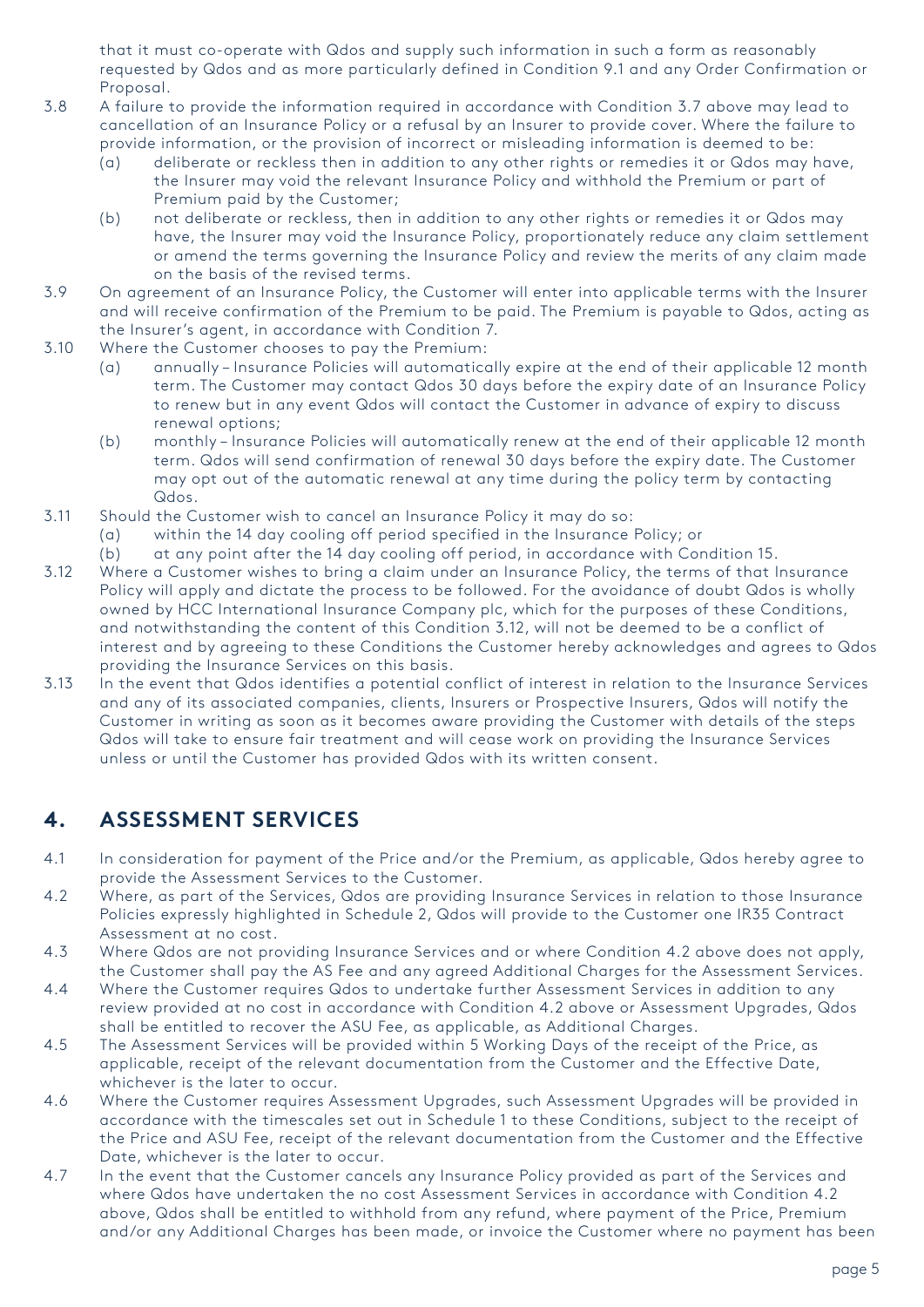made or for any shortfall where the Price is not sufficient to cover, the AS Fee.

# **5. PRICE**

- 5.1 The Price is as set out in the Order Confirmation.
- 5.2 Qdos reserves the right to charge the Customer, as an Additional Charge, for any Additional Services undertaken over and above those set out in the Order Confirmation and for any Additional Services required as a result of any instructions supplied by the Customer being incomplete, incorrect, inaccurate, illegible, out of sequence or in the wrong form.
- 5.3 Qdos shall be entitled to increase the Price by giving written notice to the Customer to take into account any increase in the cost of providing the Services where such costs are outside of Qdos' reasonable control.
- 5.4 Unless otherwise stated in writing, the Price is exclusive of VAT or any other sales tax which will be charged in addition to the Price at the rate in force at the time of delivery of the Services.

#### **6. COMMISSION**

- 6.1 It is hereby acknowledged and agreed that Qdos may receive payment from Insurers in relation to an Insurance Policy accepted by the Customer in accordance with Condition 3.9. This payment shall be in the form of a commission, which shall be calculated as a percentage of the premium charged by the Insurer.
- 6.2 Qdos shall notify the Customer in advance of concluding any Insurance Policy or any renewal, of the Customer's right to be informed of the level of commission Qdos will receive in relation to such Insurance Policy.
- 6.3 Notwithstanding the provisions of Condition 6.2 above, the Customer shall be entitled to request confirmation at any time from Qdos as to the amount of commission Qdos has received in relation to any Insurance Policy.

### **7. PAYMENT TERMS**

- 7.1 The payment terms in these Conditions apply save to the extent that they are inconsistent with any specific payment terms otherwise agreed in writing between the parties and as set out in the Order Confirmation.
- 7.2 In relation to the Insurance Services, Qdos shall be entitled to raise an invoice for the Premium and the Price either:
	- (a) annually in advance; or
	- (b) monthly in advance, as set out in the Order Confirmation.
- 7.3 Where, in relation to the Insurance Services, the Customer chooses to pay for the Premium and the Price: (a) annually in advance, payment shall be made in full and in cleared funds in advance of the
	- commencement of any Insurance Policy or delivery of any Services; or
	- (b) monthly, the Customer shall enter into a direct debit agreement with Qdos in advance of the commencement of any Insurance Policy or delivery of any Services and shall pay the first instalment of the Premium and the IS Fee in advance, on the Effective Date.
- 7.4 For the avoidance of doubt, where an Insurance Policy is automatically renewed in accordance with Condition 3.10(b) above and where the Premium is paid monthly in accordance with Condition 7.3, at the point of renewal the IS Fee will become due.
- 7.5 For the avoidance of doubt, Qdos act as each Insurer's agent in relation to the collection of Premiums and such Premium payments are deemed to be held by the relevant Insurer once paid.
- 7.6 In relation to the Assessment Services and any Additional Services, the Customer shall pay Qdos for the AS Fee and any Additional Charges in advance of Qdos undertaking the relevant Services by way of those payment methods set out on the Site.
- 7.7 The time of payment of the Premium, the Price and any Additional Charges shall be of the essence of the Contract.
- 7.8 Unless otherwise agreed in writing any payment received by Qdos from a Customer must be paid in pounds sterling. Payment made in any other currency or by any other method will not be deemed to be payment for the Contract, and the Customer will be liable for any Costs this may incur.
- 7.9 If the Customer fails to pay any element of the Premium, the Price or any Additional Charges by the dates set out above, or in any other way breaches the terms of this Contract without prejudice to any other right or remedy Qdos may have:
	- (a) in relation to an Insurance Policy, it may not commence or may be cancelled in accordance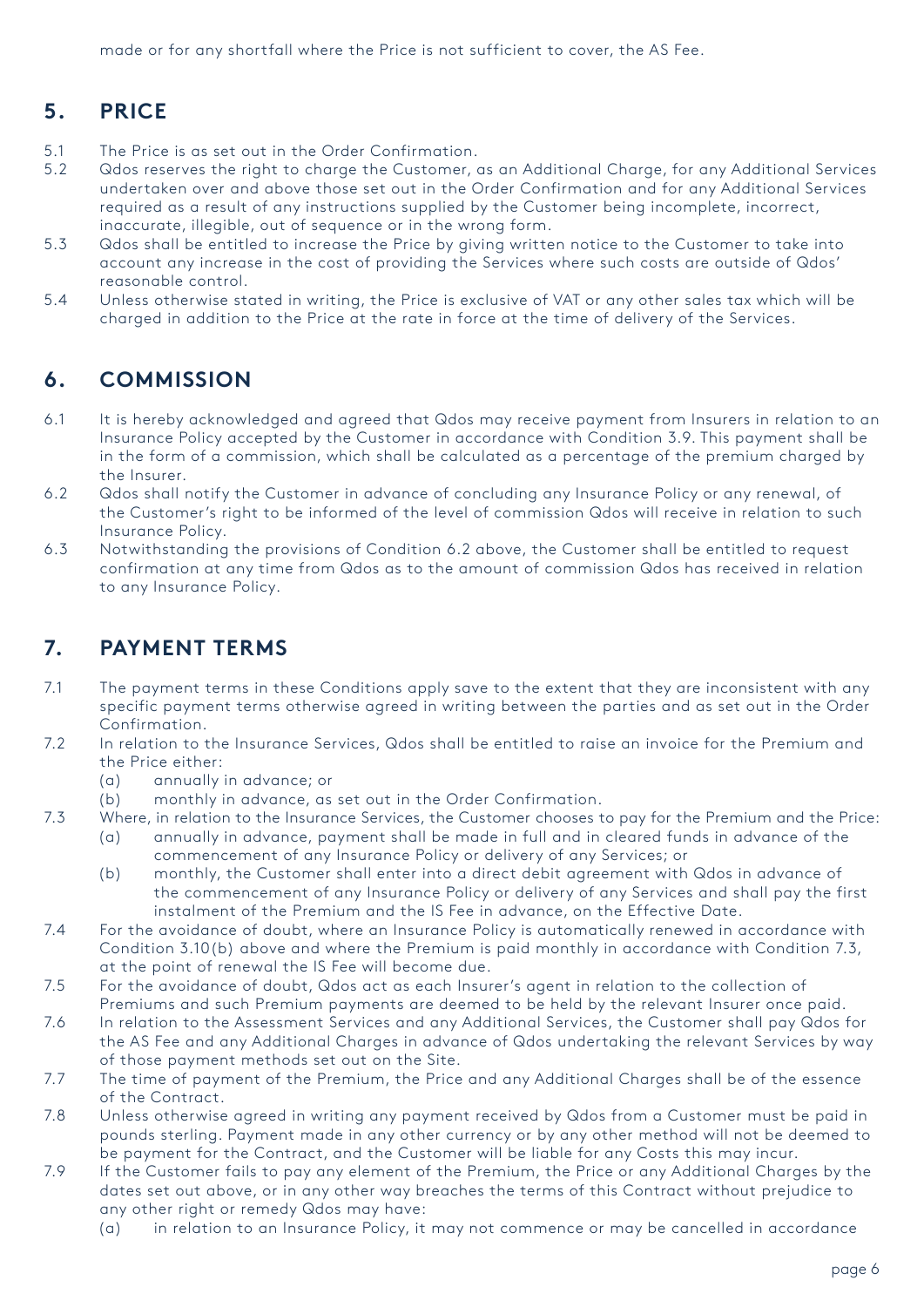with Condition 16.4;

- (b) in relation to the Assessment Services and any Additional Services, Qdos shall not be obliged to provide such Services and may cancel the Contract in accordance with Condition 16, other than, where applicable, the Insurance Services, where the Premium has been paid, in which case the Insurance Services shall continue but Qdos shall not be obliged to provide the Assessment Services or any Additional Services;
- (c) interest shall accrue on a daily basis on the unpaid amount, in accordance with the Late Payment of Commercial Debts (Interest) Act 1998 as amended from time to time, commencing on the due date and continuing until fully paid, whether before or after judgment;
- (d) the Customer shall indemnify Qdos for all Costs that are reasonably incurred by Qdos (either directly or indirectly or by a third party) in seeking or securing payment of any Unpaid Amount or otherwise pursuing any claim for damages for breach of the provisions of this Condition. This indemnity shall apply whether or not the Customer has been negligent or at fault. For the avoidance of doubt, the limitations set out in Condition 11, do not apply to the indemnity in this Condition 7.9(d); and
- (e) by notice to the Customer, unilaterally vary payment terms for any future Contract.
- 7.10 Unless otherwise agreed in writing by Qdos, all queries from the Customer regarding the Premium, the Price or Additional Charges must be received prior to the date on which payment falls due.

# **8. RISK AND TITLE**

8.1 The Services are licenced to the Customer, not sold, and no title to any Services shall pass to the Customer under any circumstances unless expressly stated to the contrary in either of the Order Confirmation.

# **9. CUSTOMER OBLIGATIONS**

9.1 The Customer warrants that it will:

- (a) carry out any and all actions reasonably required by Qdos for the purpose of providing the Services and any Additional Services within a reasonable period of time;
- (b) make a fair presentation of the risk to the Insurer of the risks being insured or sought to be insured by an Insurance Policy. For the purposes of this Condition 9.1(b) a "fair presentation" is one which discloses all Material Circumstances relevant to the risk being insured following reasonable investigation by the Customer to identify and verify such information including but not limited to information which the Customer and, where applicable, senior management and persons responsible for arranging the Customer's insurance or other relevant third parties know or ought to have known and should include all information that would influence the judgement of the Insurer as to whether to offer an Insurance Policy, the terms of the Insurance Policy provided or that would put the Insurer on notice that it needs to make further enquiries;
- (c) present any information requested or required by Qdos, an Insurer or Potential Insurer, in such a way as to be sufficiently clear and assessable to a prudent provider of insurance;
- (d) discuss with Qdos where it is unsure whether to disclose any information;
- (e) demonstrate that it has taken into account the size and complexity of its business and allowed itself sufficient time before any renewal date to consider and or assess its ongoing insurance requirements;
- (f) provide complete and accurate information to Qdos in response to any queries relating to the insurance risks faced by the Customer before taking out an Insurance Policy, at renewal of an Insurance Policy and throughout the life of any such Insurance Policy;
- (g) provide complete and accurate information to Qdos in response to any assumptions the Customer may agree to in the process of applying for an Insurance Policy;
- (h) check all details within any Proposal relating to an Insurance Policy and pay particular attention to any declaration concerning an Insurance Policy that the Customer may be required to sign;
- (i) read thoroughly all documentation provided in relation to an Insurance Policy to ensure that it is aware of the cover, limits and other terms which apply to such Insurance Policy with particular regard to any warranties and conditions as a failure to comply with them could invalidate such Insurance Policy and or mean claims will not be paid;
- (j) inform Qdos immediately of any changes in circumstances which may affect the provision of the Services and in particular the Insurance Services and or cover under any Insurance Policy.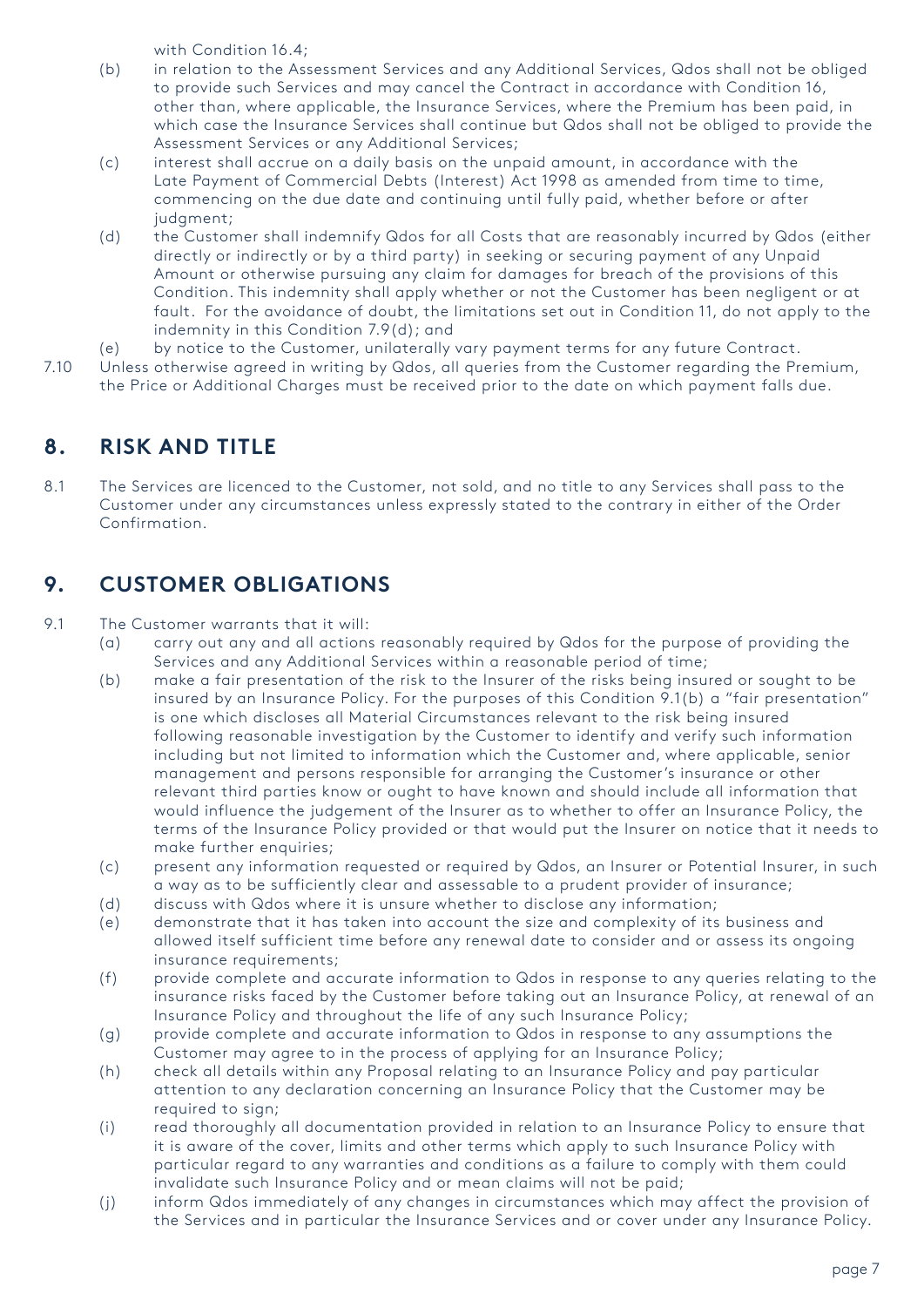- 9.2 If Qdos' performance of the Services, Additional Services or its obligations under the Contract are prevented or delayed by any act or omission of the Customer, its agents, sub-contractors or employees, Qdos shall not be liable for any costs, expenses, losses or charges sustained or incurred by the Customer arising directly or indirectly from such prevention or delay.
- 9.3 Notwithstanding the provisions of Condition 9.2, Qdos may charge the Customer as an Additional Charge for any additional reasonable costs and expenses incurred by Qdos caused by the Customer's instructions, failure to provide instructions in response to a request for additional information, or failure to comply with Condition 9.1.
- 9.4 The Customer shall not, without the prior written consent of Qdos, at any time during the Term of the Contract or for 6 months following expiry of the Contract, solicit or entice away from Qdos or employ or attempt to employ any person who is, or has been, engaged as an employee or subcontractor of Qdos in the provision of the Services.
- 9.5 Any consent given by Qdos in accordance with Condition 9.4 shall be subject to the Customer paying to Qdos a sum equivalent to 20% of the then current annual remuneration of Qdos' employee or sub-contractor or, if higher, 20% of the annual remuneration to be paid by the Customer to that employee or sub-contractor.

# **10. COMPLAINTS AND COMPENSATION**

- 10.1 In the event that the Customer is, at any time, unhappy with the provision of the Services it shall contact Qdos either via the Site, by way of telephone or email (as such contact details are set out on the Site) and any process set out in the Order Confirmation.
- 10.2 On receipt of a notification in accordance with Condition 10.1 Qdos shall follow the process set out in its relevant Complaint Handling Procedure.
- 10.3 On completion of the relevant Complaint Handling Procedure, where the Customer is still not satisfied it may be entitled to refer the matter:
	- (a) where the complaint relates to the provision of Insurance Services
	- (i) to the Financial Ombudsman Service, subject to the restraints dictated by such service as set out at www.financial-ombudsman.org.uk; or
	- (b) for all other matters, for resolution in accordance with Condition 28.
- 10.4 Qdos are covered by the Financial Services Compensation Scheme ("Scheme") in relation to certain Insurance Services. The Customer may be entitled to compensation under the Scheme in certain events where Qdos fail to meet its obligations, as more particularly set out at www.fscs.org.uk. Where the Customer is eligible to claim under the Scheme, compensation is available as follows:
	- (a) 90% of the relevant claim without limitation; or
	- (b) 100% of the claim without any upper limit for;
	- (i) compulsory classes of Insurance Policy (such as third party motor or employers liability); and
	- (ii) 'pure protection' contracts, professional indemnity insurance, and general insurance claims arising from the death or incapacity of the Customer owing to injury, sickness or infirmity, all where Qdos has failed to pay money to an Insurer, pay away money it has received from an Insurer, or has failed to take steps to allow the Insurer to effect the Insurance Policy.

## **11. WARRANTIES AND LIABILITY**

- 11.1 Subject to the Conditions set out below and the application of Condition 10 above, Qdos warrants that the Services and Additional Services will be performed by Qdos with reasonable care and skill subject to the Customer complying with the obligations set out in Condition 9.1.
- 11.2 Subject as expressly provided in these Conditions, and particularly as set out in Condition 10 above, all warranties conditions or other terms implied by statute or common law are excluded to the fullest extent permitted by law. In particular, Qdos makes no warranty as to the fitness of the Services for any particular purpose even if that purpose is stated in the Order Confirmation. This exclusion includes recommendations or advice from Qdos to the Customer relating to a specific enquiry concerning the Services and under no circumstances will Qdos be liable or guarantee an Insurer's solvency or financial standing. The Customer must satisfy itself as to the fitness for the purpose for which the Services are intended.
- 11.3 The Customer shall indemnify and hold Qdos harmless from all claims and all direct, indirect or consequential liabilities (including loss of profits, loss of business, depletion of goodwill and similar losses), costs, proceedings, damages and expenses (including legal and other professional fees and expenses) awarded against or incurred or paid by Qdos as a result of or in connection with any claim made against Qdos in respect of any liability, loss, damage, injury, cost or expense sustained by Qdos, or Qdos' employees or agents or by any third party to the extent that such liability, loss,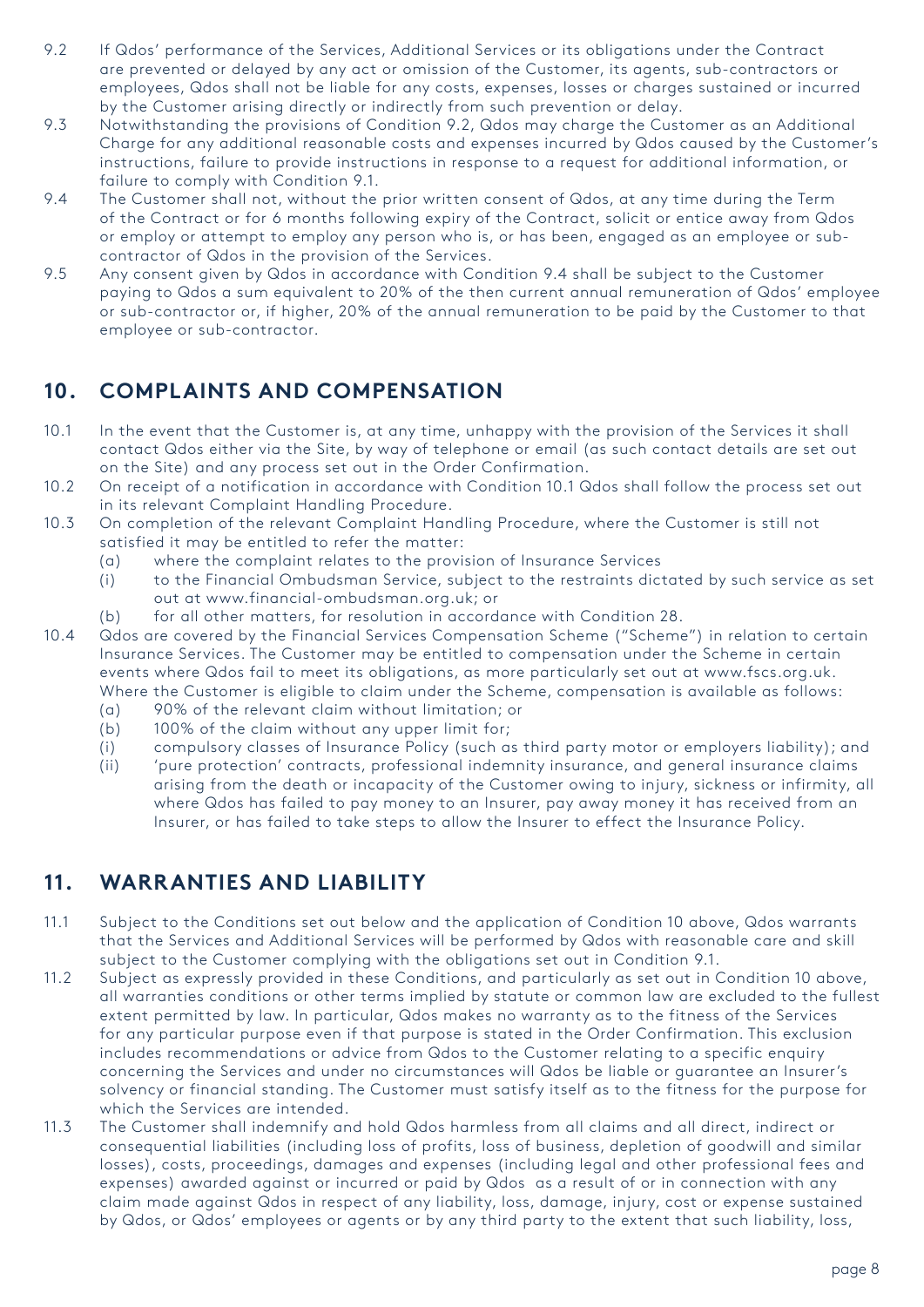damage, injury, cost or expense was caused by, relates to or arises from the use of the Services as a consequence of a direct or indirect breach or negligent performance or failure or delay in performance of this Contract by the Customer.

- 11.4 Qdos shall not be liable for a breach of any of the warranty in Condition 11.1 unless:
	- (a) the Customer gives written notice to Qdos of the breach as soon as reasonably practicable but in no more than 3 Working Days of becoming aware of it; and
	- (b) Qdos is given a reasonable opportunity after receiving the notice of the defect and the Customer complies with any request from Qdos to enable any examination of the Services and remedy any such defect.
- 11.5 Qdos shall not be liable for breach of warranty under Condition 11.1 if:
	- (a) the Customer makes any further use of such Services after giving notice under Condition 11.4; or
	- (b) the defect arises because the Customer has failed to follow Qdos' instructions (whether oral or in writing) as to the proper use of the Services or (if there are none) good trade practice; or
	- (c) the Customer alters the Services or otherwise interferes with them without the written consent of Qdos.
- 11.6 Where any valid claim in respect of the Services is made by the Customer for breach of warranty under Condition 11.1, Qdos shall be entitled at its option to:
	- (a) correct the Services (or the part of the Services in question) found not to conform to warranty at Qdos' cost;
	- (b) re-perform the relevant part of any Services found not to conform to warranty at Qdos' cost; or
	- (c) at Qdos' sole discretion, refund to the Customer the Price (or a proportionate part of the Price) of the relevant part of the Contract found not to conform to warranty, and subject to Conditions 10.3 and 11.8 Qdos shall have no further liability to the Customer.
- 11.7 Subject to Conditions 10.3 and 11.8, each party's liability to the other in connection with the Contract shall be as follows:
	- (a) in respect of any loss of profits, loss of business, loss of goodwill, loss of anticipated savings, loss or corruption of data or loss of use, liability shall be nil;
	- (b) for any type of consequential, special or indirect loss or damage, liability shall be nil; and
	- (c) in respect of all direct loss (whether in contract, tort or otherwise) the total liability of each party under the Contract shall not exceed the total amount of the Price and any Additional Charges paid by the Customer to Qdos in the 12 month period in which the liability has arisen, in aggregate other than where such liability is expressly covered by the defaulting party's insurance in which case the limits set out therein shall apply.
- 11.8 Nothing in these Conditions seeks to limit Qdos' liability for personal injury or death caused by Qdos' negligence or for any breach of Qdos' regulatory obligations as determined by the Financial Conduct Authority in accordance with applicable laws, in respect of which Qdos' liability shall be unlimited.
- 11.9 For the avoidance of doubt, it is hereby agreed and acknowledged that the Customer's entitlement to bring a claim under this Condition 11 and the Contract shall not extend to any claim against any of Qdos' principals, directors or employees on a personal basis.
- 11.10 Any claim by the Customer under this Condition 11 in respect of the Contract shall not entitle the Customer to withhold or delay payment in respect of any other contract in respect of which no such claim has been made whether or not those licences form part of the same consignment.

# **12. INTELLECTUAL PROPERTY RIGHTS**

- 12.1 The Customer acknowledges that Qdos is the owner or the licensee of all Intellectual Property Rights in the Services. Under no circumstances shall any of the Intellectual Property Rights transfer to the Customer.
- 12.2 Qdos grants to the Customer a non-exclusive licence (without the right to sub-licence) to use any Intellectual Property Rights in the Services for the purpose of making reasonable use of the Services.
- 12.3 The Customer shall indemnify and hold Qdos harmless from all claims and all direct, indirect or consequential liabilities (including loss of profits, loss of business, depletion of goodwill and similar losses), costs, proceedings, damages and expenses (including legal and other professional fees and expenses) awarded against or incurred or paid by, Qdos as a result of or in connection with any alleged or actual infringement, whether or not under English Law, of any third party's Intellectual Property Rights or other rights arising out of:
	- (a) Qdos' use of any materials provided by the Customer; or
	- (b) the Customer's use of the Services other than in accordance with Qdos' instructions.
- 12.4 Qdos shall indemnify and hold the Customer harmless from all claims and all direct, indirect or consequential liabilities (including loss of profits, loss of business, depletion of goodwill and similar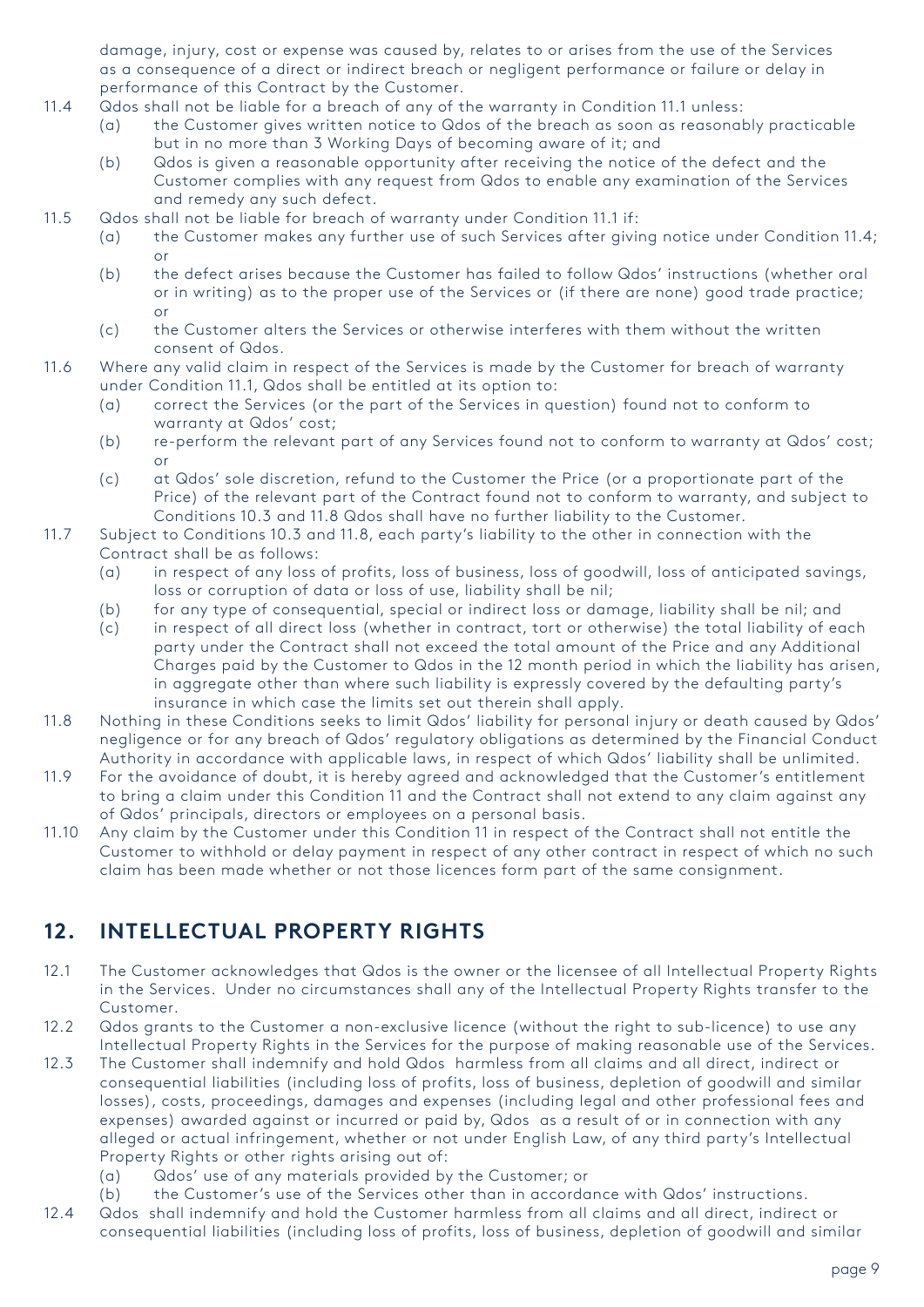losses), costs, proceedings, damages and expenses (including legal and other professional fees and expenses) awarded against or incurred or paid by, the Customer as a result of or in connection with any alleged or actual infringement, whether or not under English Law, of any third party's Intellectual Property Rights or other rights arising out of the Customer's use of the Services other that where such use is other than in accordance with Qdos' instructions or directions.

- 12.5 In the defence or settlement of a claim brought by a third party alleging an infringement of its Intellectual Property Rights, Qdos may at its sole discretion obtain for the Customer the right to continue using the Services, replace or modify the Services so that they are non-infringing or, if such remedies are not reasonably available, terminate the Contract without liability to the Customer. Qdos shall have no liability to the Customer in the event that the claim relates to an infringement which is based on:
	- (a) a modification of the Services by anyone other than Qdos;
	- (b) the Customer's use of the Services is in a manner contrary to any instructions provided by Qdos; or
	- (c) the Customer's use of the Services after Qdos has notified the Customer of any alleged or actual infringement.

# **13. PROTECTION OF CONFIDENTIAL INFORMATION**

- 13.1 Each party ('Receiving Party') shall keep the Confidential Information of the other party ('Supplying Party') confidential and secret, the Receiving Party shall only use the Confidential Information of the Supplying Party as necessary in relation to the performance or receipt of the Services or the creation or modification of Services as agreed by the parties (in the case of Qdos) or as necessary for the purpose of making reasonable use of the Services (in the case of the Customer) and for performing the Receiving Party's obligations under the Contract. The Receiving Party shall inform its officers, employees and agents of the Receiving Party's obligations under the provisions of this Condition 13, and ensure that they meet such obligations.
- 13.2 The obligations of Condition 13.1 shall not apply to any information which:
	- (a) was known or in the possession of the Receiving Party before it was provided to the Receiving Party by the Supplying Party;
	- (b) is, or becomes, publicly available through no fault of the Receiving Party;
	- (c) is provided to the Receiving Party without restriction or disclosure by a third party, who did not breach any confidentiality obligations by making such a disclosure;
	- (d) was developed by the Receiving Party (or on its behalf) without direct access to, or use or knowledge of the Confidential Information supplied by the Supplying Party; or
	- (e) is required to be disclosed by order of a court of competent jurisdiction.
- 13.3 It is acknowledged and agreed that in order to provide the Insurance Services, Qdos must supply certain information, some of which will be deemed Confidential Information to Prospective Insurers and Insurers and such disclosure shall be deemed necessary for the purpose of Qdos performing its obligations under this Contract.
- 13.4 This Condition 13 shall survive termination or expiry of the Contract.

## **14. DATA PROTECTION**

- 14.1 Both parties will comply with all applicable requirements of the Data Protection Legislation. This Condition 14.1 is in addition to, and does not relieve, remove or replace, a party's obligations under the Data Protection Legislation.
- 14.2 In this Condition 14, "Personal Data" and "Process" shall have the meaning given to those terms in the Data Protection Legislation.
- 14.3 By submitting any Personal Data to Qdos, the Customer agrees to Qdos' collection, use and disclosure of such Personal Data in accordance with this Condition 14 and Qdos' Privacy Policy. Without prejudice to the generality of Condition 14.1, the Customer will ensure that they have all necessary appropriate consents and notices in place to enable lawful transfer of the Personal Data to Qdos for the duration and purposes of these Conditions.
- 14.4 Without prejudice to the generality of Condition 14.1, Qdos shall, to the extent that they Process any Personal Data belonging to the Customer:
	- (a) process that Personal Data only on the instructions of the Customer unless they are required by the laws of any member of the European Union or by the laws of the European Union applicable to Qdos to process Personal Data ("Applicable Data Protection Laws");
	- (b) maintain for the duration of these Conditions such appropriate technical and organisational security measures against unauthorised or unlawful processing of Personal Data and against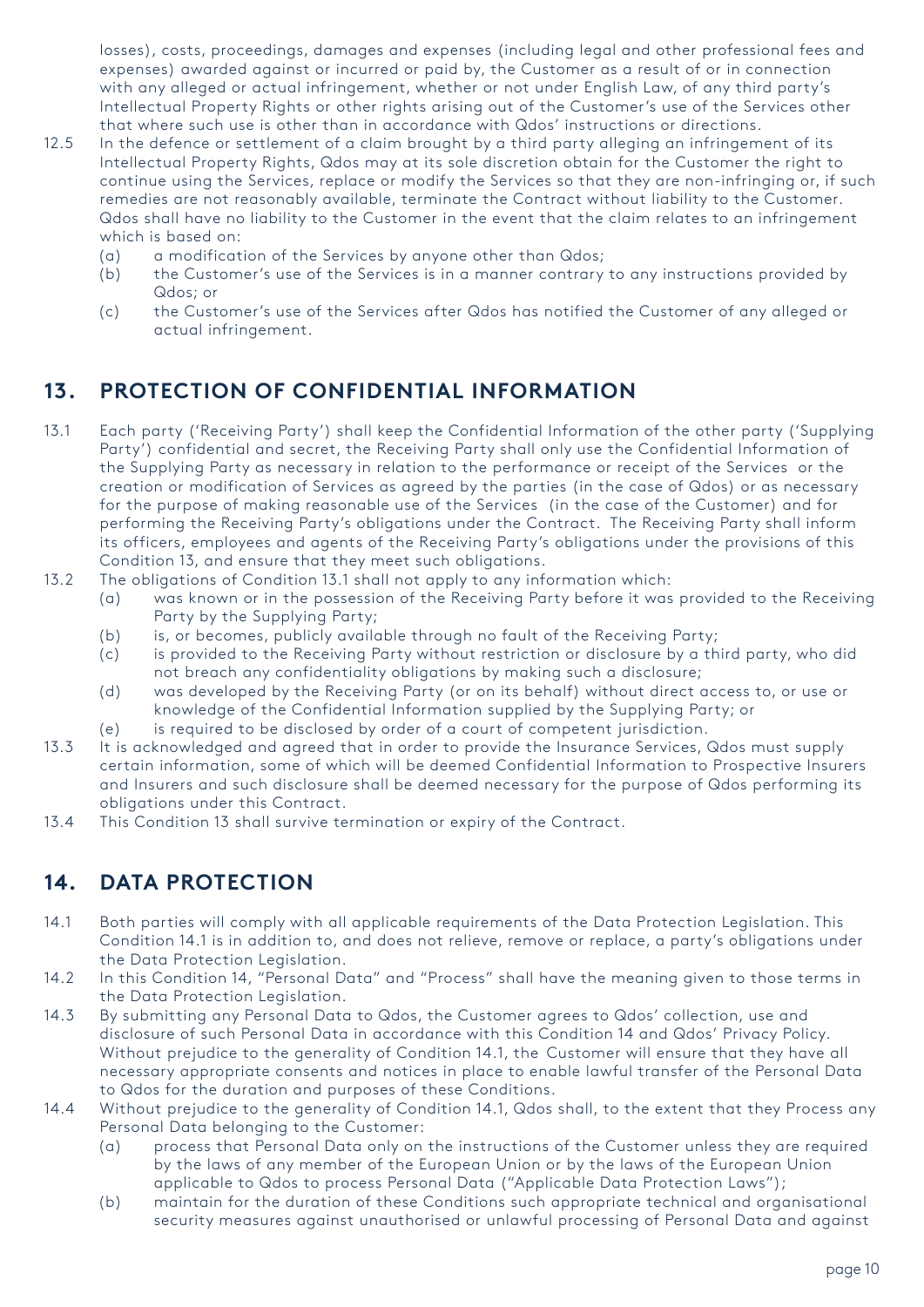accidental loss or destruction of, or damage to, Personal Data;

- (c) ensure all Personal Data is kept confidential;
- (d) not transfer any Personal Data outside of the European Economic Area unless the prior written consent of the Customer has been obtained and the following conditions are fulfilled:
- (i) the Customer or Qdos have provided appropriate safeguards in relation to the transfer;
- (ii) the Data Subject has enforceable rights and effective legal remedies;
- (iii) Qdos comply with the obligations under the Data Protection Legislation by providing an adequate level of protection to any Personal Data that is transferred; and
- (iv) Qdos comply with reasonable instructions notified to us in advance by the Customer with respect to the processing of the Personal Data;
- (e) comply with any reasonable request of the Customer to amend, transfer, return or destroy the Personal Data or any part thereof unless required by Applicable Data Protection Laws to store the Personal Data;
- (f) notify the Customer on becoming aware of a Personal Data breach;
- (g) assist the Customer, at the Customer's cost, in responding to any request from a Data Subject and in ensuring compliance with its obligations under the Data Protection Legislation with respect to security, breach, notifications, impact assessments and consultations with supervisory authorities; and
- (h) maintain complete and accurate records and information to demonstrate its compliance with this Condition 14.
- 14.5 The Customer consents to Qdos engaging any person as a sub-processor for the Processing of Personal Data. Qdos will inform the Customer of any intended changes concerning the addition or replacement of sub-processors, thereby giving the Customer the opportunity to object to such changes. If the Customer objects to such a change and Qdos are not reasonably able to make such adjustments to remove the objection, the Customer will be entitled to terminate these Conditions by giving not less than 30 days' written notice to that effect to Qdos.
- 14.6 If Qdos appoint a sub-processor they will put a written contract in place between them and the subprocessor that specifies the sub-processor's Processing activities and imposes on the sub-processor substantially similar terms to those imposed on Qdos in this Condition 14. Qdos will remain liable to the Customer for performance of the sub-processor's obligations. If Qdos make any transfers of Personal Data outside of the European Economic Area they will comply with the Data Protection Legislation and the Customer will execute such documents or take such actions as may be required to assist with such compliance.
- 14.7 It is acknowledged and agreed between the parties that this Condition 14 may be revised and/or replaced with applicable controller to processor standard clauses or similar terms forming party of an applicable certification scheme (which shall apply when notified to the Customer in writing by Qdos).

# **15. CANCELLATION OF INSURANCE SERVICES**

- 15.1 Where the Customer wishes to cancel an Insurance Policy for any reason, other than in accordance with Condition 3.11(a), it shall notify Qdos by way of the Site or by telephone or email (as such contact information is specified on the Site) in accordance with this Condition 15.1 and Qdos shall provide a cancellation form for completion.
- 15.2 Please note that on acceptance by Qdos of a correctly completed cancellation form in accordance with Condition 15.1, the following shall apply:
	- (a) Qdos shall be entitled to recover from the Customer a cancellation payment at the rate set out in Schedule 1 to these Conditions, such payment shall be due immediately;
	- (b) the terms of the Insurance Policy shall apply in relation to Premium payments.
- 15.3 Where the Customer wishes to cancel an Insurance Policy in accordance with Condition 3.11(a) only, it shall notify Qdos by way of the Site or by telephone or email (as such contact information is specified on the Site) in accordance with this Condition 15.3 and Qdos shall provide a cancellation form for completion.
- 15.4 On acceptance by Qdos of a correctly completed cancellation form submitted in accordance with Condition 15.3, the Customer shall be entitled to a full refund of the Premium or any part of the Premium paid and the IS Fee where applicable. Such refund shall be payable using the same method in which it was paid within 5 Working Days of acceptance by Qdos of the cancellation.

## **16. TERMINATION AND CONSEQUENCES**

16.1 Other than with regard to cancellation of an Insurance Policy in relation to which the provisions of Condition 15 above shall apply, either party may terminate the Contract at any time on the provision of 7 days' written notice to the other.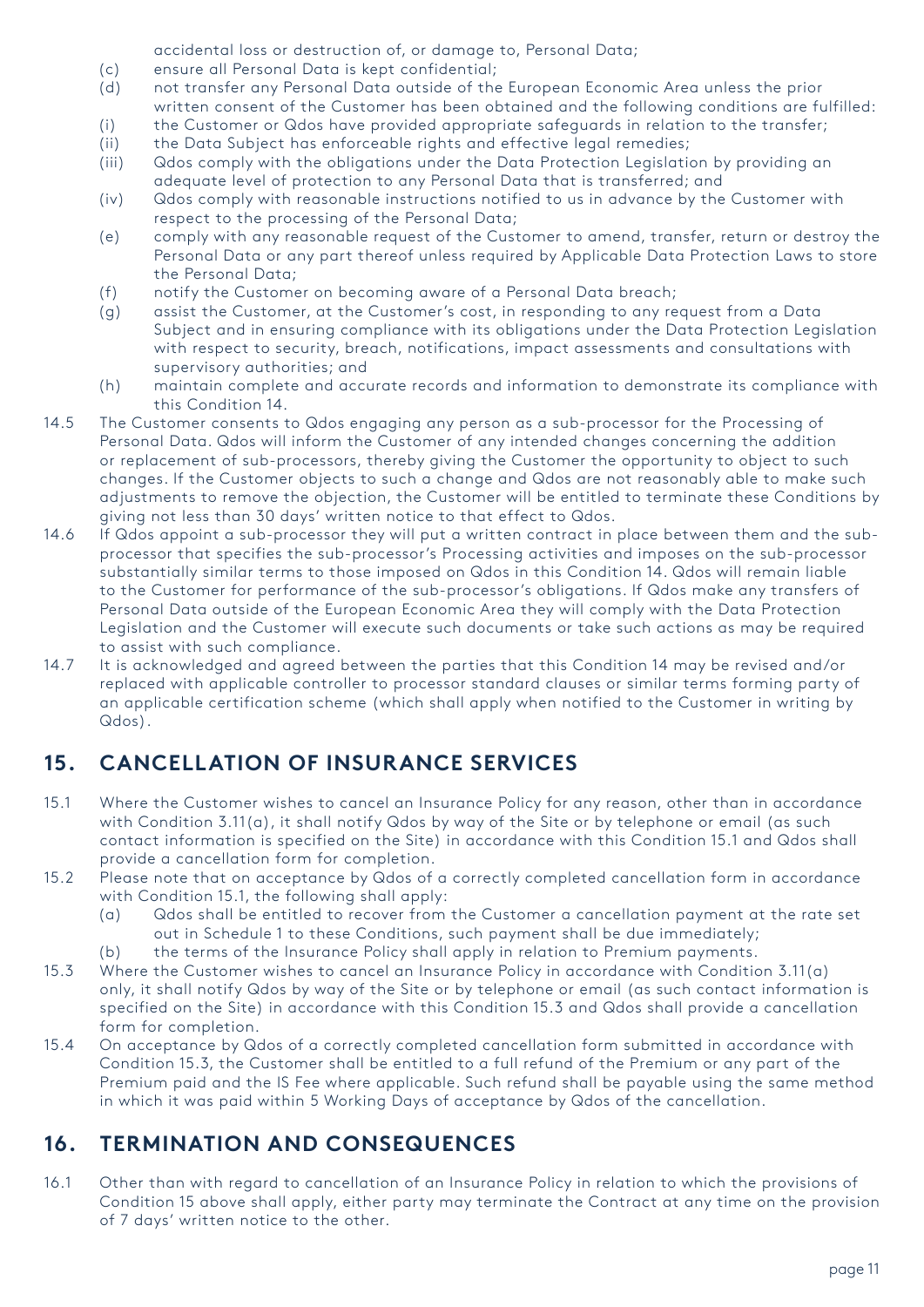- 16.2 Without prejudice to any other remedies or rights whether under the Contract or otherwise, either party may terminate the Contract at any time by written notice to the other and the notice taking effect as specified in the notice if:
	- (a) a party commits a material or persistent breach of any of these Conditions, and (if such a breach is remediable), fails to remedy that breach within 14 days, or such other time period deemed appropriate by the non-defaulting party at the time, of being notified in writing;
	- (b) a party fails to pay any sum due by the due date, including any interest accrued, in full cleared funds in accordance with Condition 5 within 7 days, or such other time period deemed appropriate by the non-defaulting party at the time, of being notified in writing;
	- (c) a party suspends, or threatens to suspend, payment of its debts or makes any voluntary arrangement with its creditors or (being an individual or firm) becomes bankrupt or (being a company) becomes subject to an administration order or goes into liquidation (otherwise than for the purposes of amalgamation or reconstruction);
	- (d) a creditor or encumbrancer attaches or takes possession of, or a distress, execution, sequestration or other such process is levied or enforced on or sued against, the whole or any part of any property or assets of a party;
	- (e) a party suspends or ceases, or threatens to suspend or cease, to carry on all or a substantial part of its business; or
	- (f) a party reasonably apprehends that any of the events mentioned above is about to occur and notifies the other party accordingly.
- 16.3 For the purposes of Condition 16.2(a), a breach shall be considered capable of remedy if the defaulting party can comply with the provision in question in all respects other than as to the time of performance (provided that time of performance is not of the essence).
- 16.4 Qdos may terminate the Contract immediately on the occurrence of any of the following events:
	- (a) non-payment of the Premium;
	- (b) termination by an Insurer of an Insurance Policy as a consequence of a breach by the Customer of the terms of that Insurance Policy;
	- (c) where an Insurer seeks to recover from Qdos any commission paid in relation to an Insurance Policy in accordance with Condition 6.1 as a consequence of the Customer having instructed a third party to manage its insurance requirements;
	- (d) a failure to provide any requested documentation or information;
	- (e) a deliberate failure to comply with these Conditions or any terms applicable to an Insurance Policy;
	- (f) deliberate misrepresentation or non-disclosure or attempted fraud;
	- (g) use of threatening or abusive behaviour or language or intimidation or bullying of Qdos' employees or suppliers.
- 16.5 Upon termination of the Contract for any reason and subject at all times to Condition 16.6 below:
	- (a) the Customer shall immediately pay to Qdos any outstanding part of the Premium, the Price and Additional Charges or other sums payable by the Customer and where any Services have been provided but for which no invoice has been submitted, Qdos may submit an invoice which shall be payable immediately on receipt;
	- (b) each party shall return, delete or destroy all Confidential Information and all other information which has been provided to it by the other party belonging to that other party in whatever medium in accordance with the instructions of that other party;
	- (c) all licences granted by these Conditions shall terminate, in particular all licences to use the Services and those licences granted under Condition 12; and
	- (d) the accrued rights and remedies of the parties as at termination and the continuation of any provision expressly stated to survive or implicitly surviving termination, shall not be affected.
- 16.6 For the avoidance of doubt, other than where the Contract is terminated in accordance with Condition 16.4(a), (b) or (e) above, the provision of the Insurance Services will not terminate by virtue of the termination of the Contract and shall continue for the remaining duration of each Insurance Policy.

# **17. FORCE MAJEURE**

- 17.1 "Force Majeure Event" means any circumstance not within a party's reasonable control including, without limitation:
	- (a) acts of God, flood, drought, earthquake or other natural disaster;
	- (b) epidemic or pandemic;
	- (c) terrorist attack, civil war, civil commotion or riots, war, threat of or preparation for war, armed conflict, imposition of sanctions, embargo, or breaking off of diplomatic relations;
	- (d) nuclear, chemical or biological contamination or sonic boom;
	- (e) any law or any action taken by a government or public authority, including without limitation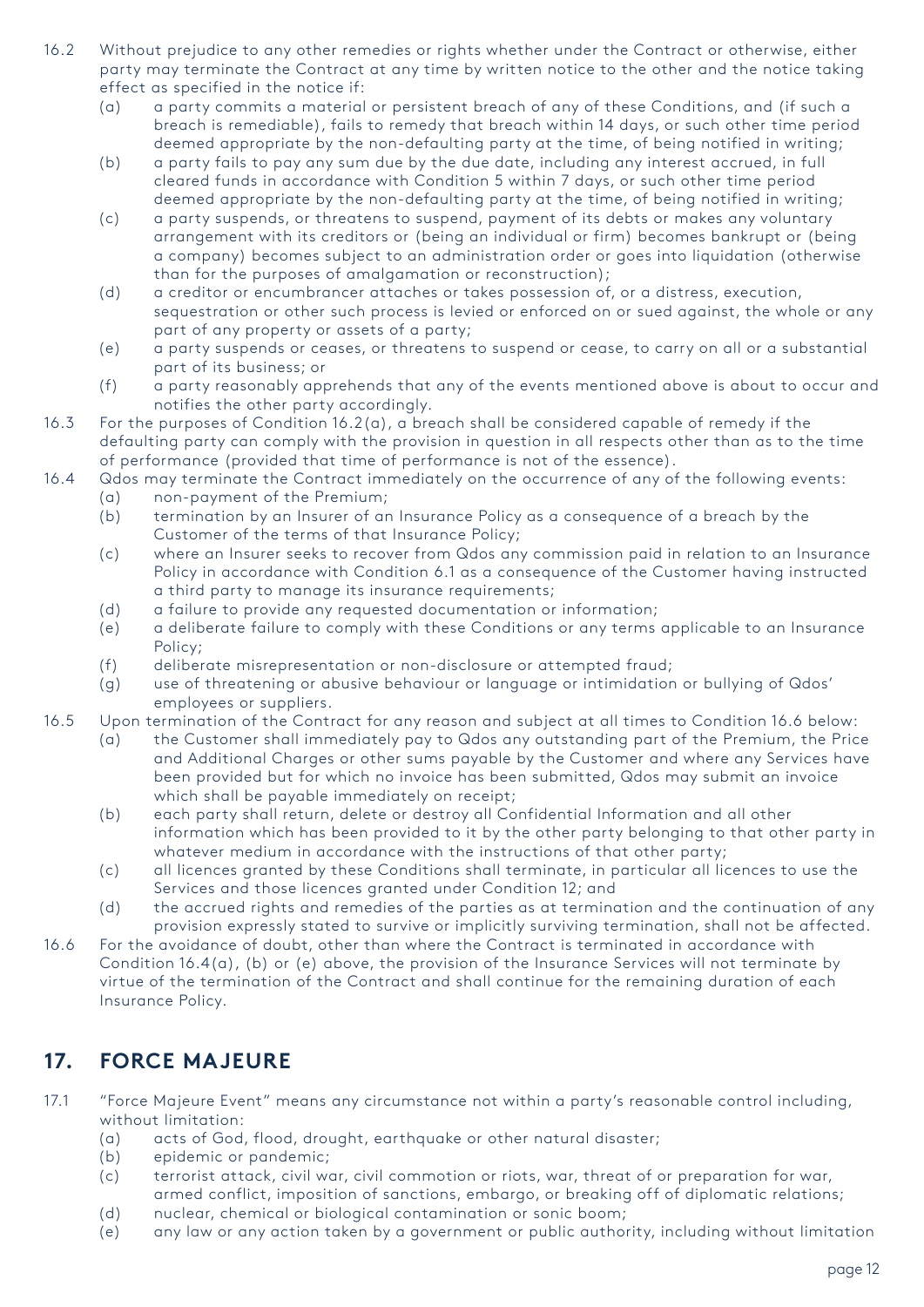imposing an export or import restriction, quota or prohibition, or failing to grant a necessary Contract or consent;

- (f) collapse of buildings, fire, explosion or accident;
- (g) any labour or trade dispute, strikes, industrial action or lockouts (other than in each case by the party seeking to rely on this Condition 18, or companies in the same group as that party);
- (h) non-performance by suppliers or subcontractors (other than by companies in the same group as the party seeking to rely on this Condition); and
- (i) interruption or failure of utility service.
- 17.2 If a party is prevented, hindered or delayed in or from performing any of its obligations under the Contract by a Force Majeure Event ("Affected Party"), the Affected Party shall not be in breach of the Contract or otherwise liable for any such failure or delay in the performance of such obligations. The time for performance of such obligations shall be extended accordingly.

#### 17.3 The Affected Party shall:

- (a) as soon as reasonably practicable after the start of the Force Majeure Event, notify the other party in writing of the Force Majeure Event, the date on which it started, its likely or potential duration, and the effect of the Force Majeure Event on its ability to perform any of its obligations under the Licence; and
- (b) use all reasonable endeavours to mitigate the effect of the Force Majeure Event on the performance of its obligations.
- 17.4 If the Force Majeure Event prevents, hinders or delays the Affected Party's performance of its obligations for a continuous period of more than 3 months, the party not affected by the Force Majeure Event may terminate the Contract by giving 14 days' written notice to the Affected Party.

# **18. NOTICES**

- 18.1 Any notice required or permitted to be given by either party to the other under these Conditions shall be in writing addressed to that other party at its registered office or principal place of business or such other address as may at the relevant time have been notified pursuant to this provision to the party giving the notice. Any notice:
	- (a) sent by post shall be deemed served on the next Working Day following posting where the notice is sent and received within the United Kingdom, or 7 Working Days following posting where the notice is sent and/or received outside of the United Kingdom; and
	- (b) delivered personally shall be deemed served at the time of personal delivery, provided the same occurs on a Working Day; and
	- (c) sent by email shall be deemed served at the time of transmission provided that the transmission occurs on a Working Day and a confirmatory copy of the email is sent by post within 24 hours of transmission of the email.
- 18.2 To prove service, it shall be sufficient to show that the email was transmitted to the email address of the other party or that the envelope containing the notice was properly addressed and posted.

#### **19. ENTIRE AGREEMENT**

19.1 The Contract and any documents referred to in it including but not limited to its Schedules, the Order Confirmation and the Privacy Policy constitute the entire agreement between the Parties and supersede and extinguish all previous agreements, promises, assurances, warranties, representations and understandings between them, whether written or oral, relating to its subject matter.

# **20. NO PARTNERSHIP OR AGENCY**

20.1 Nothing in the Contract is intended to, or shall be deemed to, constitute a partnership or joint venture of any kind between any of the parties, nor constitute any party the agent of another party for any purpose. No party shall have authority to act as agent for or to bind another party in any way.

## **21. FURTHER ASSURANCE**

21.1 Each party to the Contract shall at the request and expense of the other execute and do any deeds and other things reasonably necessary to carry out the provisions of the Contract or to make it easier to enforce.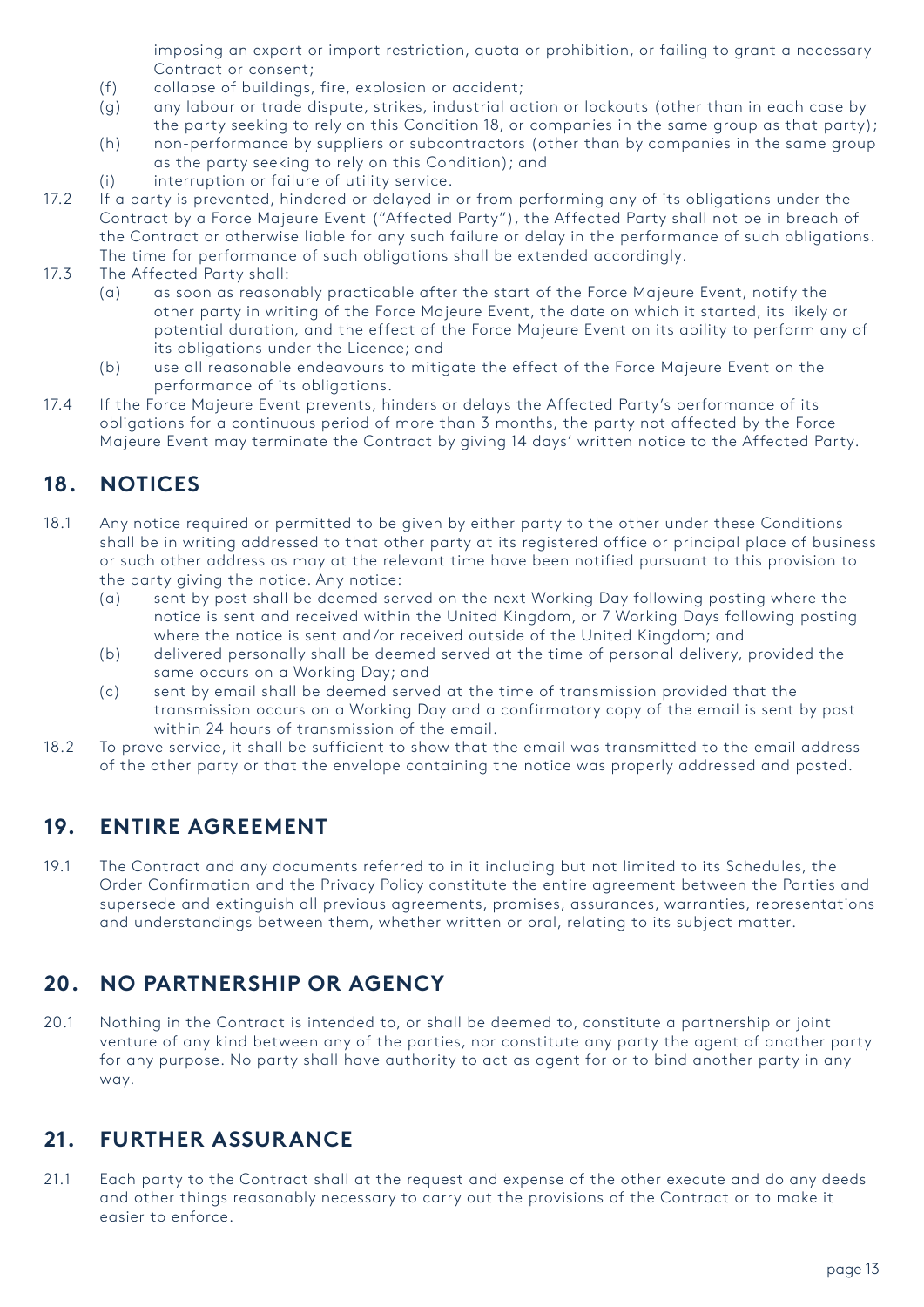# **22. ASSIGNMENT**

22.1 Qdos may at any time assign, transfer, charge, sub-contract or deal in any other manner with all or any of its rights or obligations under the Contract. The Customer shall not, without the prior written consent of Qdos, assign, transfer, charge, sub-contract or deal in any manner with all or any of its rights or obligations under the Contract.

# **23. SEVERANCE**

23.1 If any provision of these Conditions is held by any competent authority to be invalid or unenforceable in whole or in part the validity of the other provisions of these Conditions shall remain in full force and effect.

# **24. WAIVER**

24.1 A waiver of any right or remedy under the Contract is only effective if given in writing and shall not be deemed a waiver of any subsequent breach or default. No failure or delay by Qdos to exercise any right or remedy provided under the Contract or by law shall constitute a waiver of that or any other right or remedy, nor shall it preclude or restrict the further exercise of that or any other right or remedy. No single or partial exercise of such right or remedy shall preclude or restrict the further exercise of that or any other right or remedy.

# **25. VARIATION**

- 25.1 Qdos may vary these Conditions as they consider necessary as a result of any change to or in order to ensure compliance with any Applicable Laws.
- 25.2 Qdos may make any other variations as they may from time to time require.
- 25.3 Qdos shall provide the Customer with as much notification as is reasonably practicable of any variation to these Conditions pursuant to Conditions 25.1 or 25.2.
- 25.4 The Customer may, before such change comes into effect, give Qdos written notice that they do not accept such change, in which case the Customer will be deemed to have terminated these Conditions on the date such notice is deemed to have been received by Qdos pursuant to Condition 18.
- 25.5 If the Customer does not notify Qdos as set out above the Customer will be deemed to have accepted the change and it will take effect automatically in accordance with the notice provided by Qdos and the Customer will not have any right to terminate these Conditions as a result of such change.

## **26. CUMULATIVE REMEDIES**

26.1 All rights and remedies available to either of the parties under the terms of the Contract or under the general law are to be cumulative, and no exercise by either of the parties of any such right or remedy is to restrict or prejudice the exercise of any other right or remedy granted by the Contract or otherwise available to that party.

## **27. THIRD PARTY RIGHTS**

27.1 A person who is not a party to the Contract will not have any rights under any term of the Contract.

# **28. GOVERNING LAW AND JURISDICTION**

28.1 The Contract, and any dispute or claim arising out of or in connection with it or its subject matter or formation (including non-contractual disputes or claims), shall be governed by, and construed in accordance with, English law, and the parties irrevocably submit to the non-exclusive jurisdiction of the courts of England.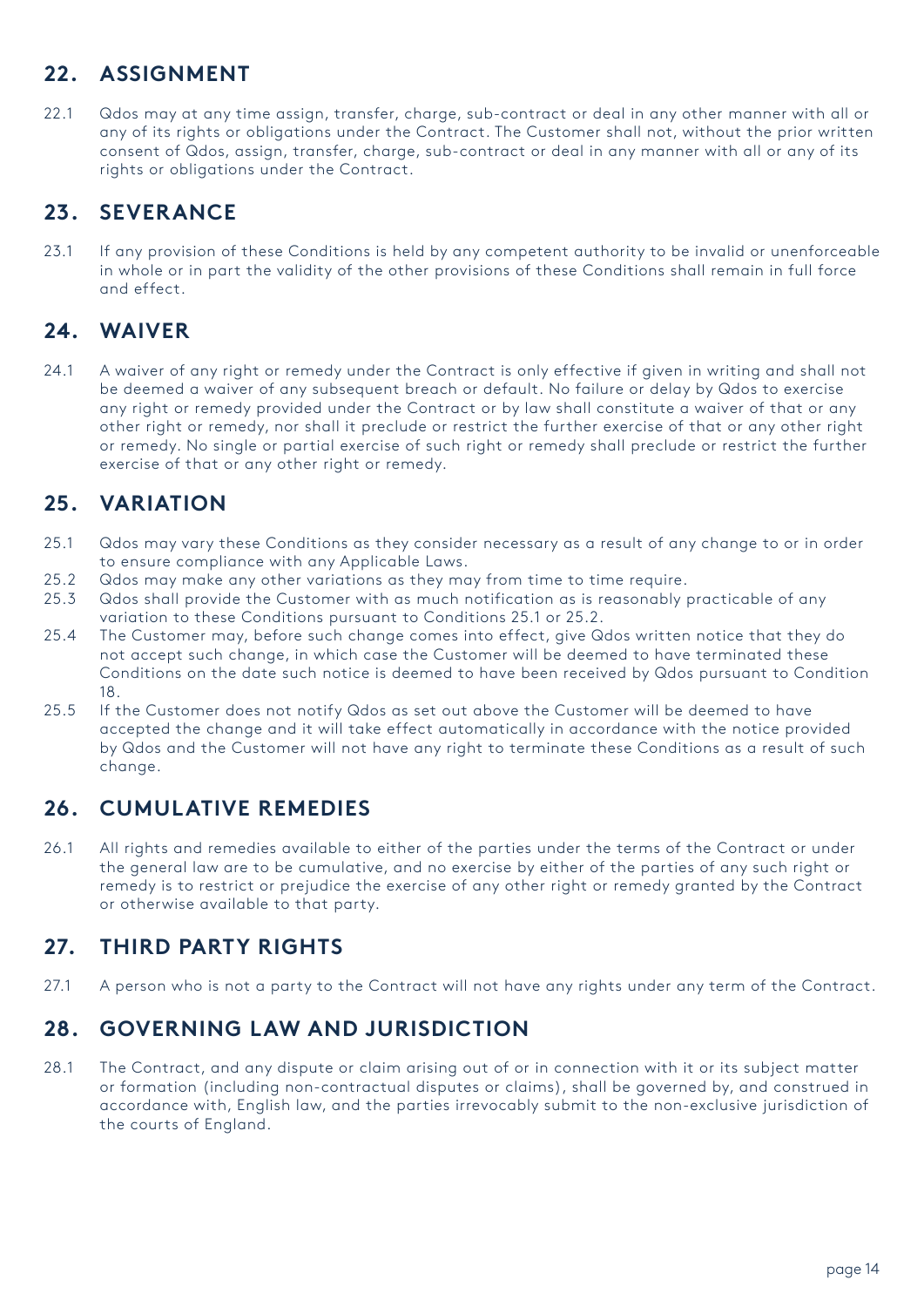# **SCHEDULE 1 – ADDITIONAL CHARGES**

In relation to Assessment Upgrades, the ASU Fee is chargeable as follows and is in addition to the AS Fee (as applicable):

| <b>ASSESSMENT SERVICES</b>              | <b>REVIEW</b> | AS FEE PER DOCUMENT ASSESSMENT UPGRADES | <b>ASU FEE PER DOCUMENT</b><br><b>REVIEW</b> |
|-----------------------------------------|---------------|-----------------------------------------|----------------------------------------------|
| IR35 Contract Assessment                | $£49 + VAT$   | <b>Working Practices</b><br>Review      | $£49 + VAT$                                  |
|                                         |               | Commercial Contract<br>Check            | $£49 + VAT$                                  |
| <b>Full IR35 Contract Review</b>        | $f125 + VAT$  | Commercial Contract<br>Check            | $f49 + VAT$                                  |
| Public Sector IR35 Assurance £150 + VAT |               |                                         |                                              |
| Commercial Contract Check £49 + VAT     |               |                                         |                                              |

For Assessment Services completed in reduced timescales, the following ASU Fee is chargeable as follows and is in addition to the AS Fee (as applicable):

| <b>TIMESCALE</b>                                  | <b>ASU FEE PER DOCUMENT REVIEW</b><br><b>(IR35 CONTRACT ASSESSMENT</b><br><b>SERVICE)</b> | <b>ASU FEE PER DOCUMENT REVIEW</b><br><b>(FULL IR35 CONTRACT REVIEW</b><br><b>AND PUBLIC SECTOR IR35</b><br><b>ASSURANCE SERVICES)</b> |
|---------------------------------------------------|-------------------------------------------------------------------------------------------|----------------------------------------------------------------------------------------------------------------------------------------|
| Same Working Day (only available<br>before 12:00) | $£60 + VAT$                                                                               | $f100 + VAT$                                                                                                                           |
| Next Working Day                                  | $£30 + VAT$                                                                               | $f50 + VAT$                                                                                                                            |

| Unlimited IR35<br>Assessments                  | The Unlimited IR35 Assessments is chargeable at £49 + VAT in addition to the<br>Price of Tax Enquiry Insurance. |
|------------------------------------------------|-----------------------------------------------------------------------------------------------------------------|
|                                                |                                                                                                                 |
| Cancellation Charge (as<br>per Condition 15.2) | £20 per Insurance Policy.                                                                                       |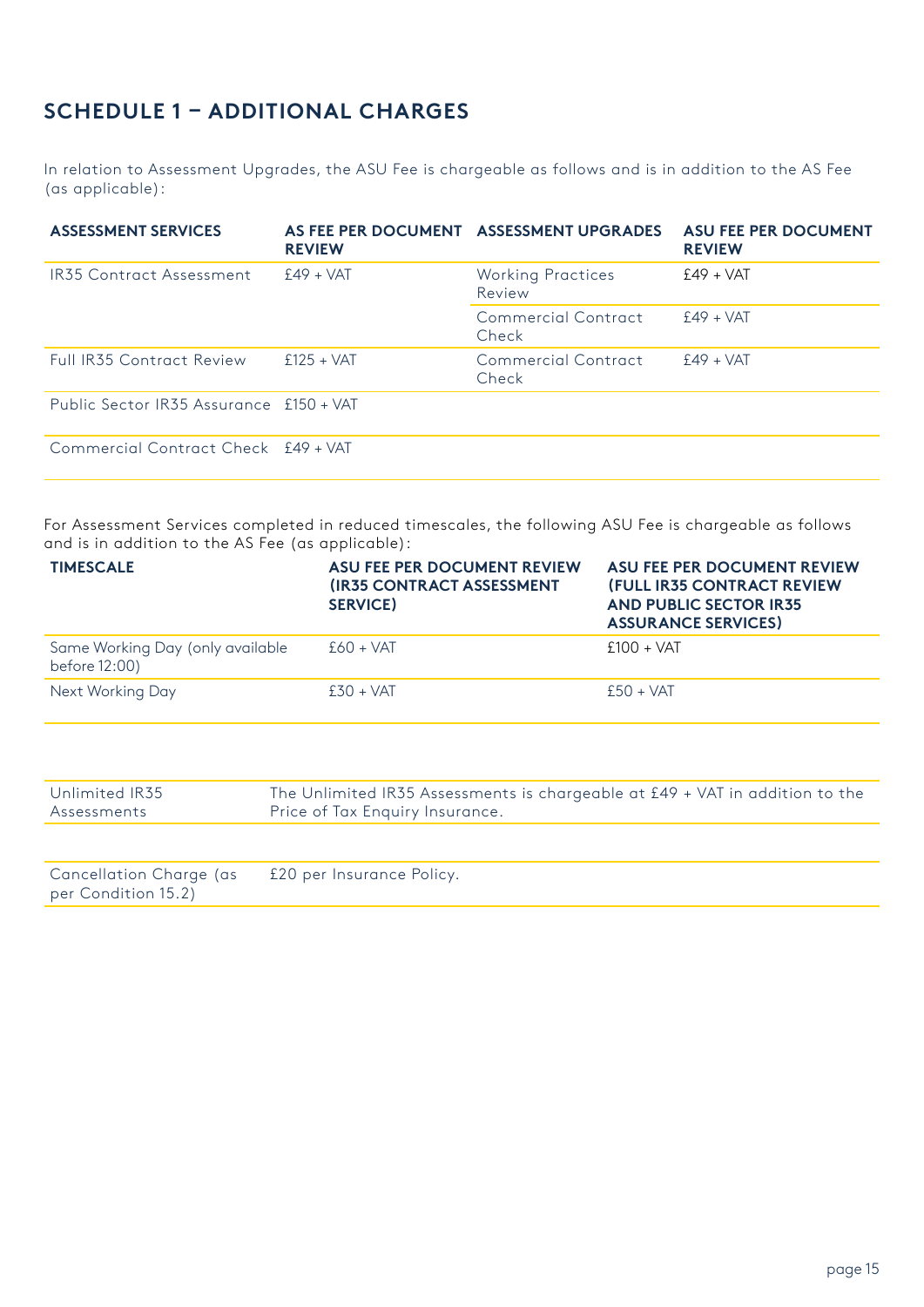# **SCHEDULE 2 – INSURANCE POLICIES AND INSURERS**

#### **PROFESSIONAL INDEMNITY INSURANCE**

**Insurer:** HCC International Insurance Company plc

**Demands & Needs:** This product meets the demands and needs of customers who wish to be indemnified against legal defence costs and/or compensation that may become payable to a client following an error or omission in the customer's work that results in the client suffering a financial loss. **Assessment Services:** 1 free IR35 Contract Assessment document review.

**PUBLIC LIABILITY**

**Insurer:** HCC International Insurance Company plc

**Demands & Needs:** This product meets the demands and needs of customers who wish to be indemnified against legal defence costs and/or compensation that may become payable in the event that the insured causes injury to a third party, or damage to a third party's property.

#### **EMPLOYERS LIABILITY**

**Insurer:** HCC International Insurance Company plc

**Demands & Needs:** This product meets the demands and needs of customers who wish to be indemnified against legal defence costs and/or compensation that may become payable in the event that the insured causes injury or illness to an employee.

**Assessment Services:** 1 free IR35 Contract Assessment document review (subject to the Customer also purchasing Public Liability cover from Qdos).

#### **TAX ENQUIRY INSURANCE**

**Insurer:** HCC International Insurance Company plc

**Demands & Needs:** This product meets the demands and needs of customers who wish to be indemnified against defence costs incurred in the event of an investigation by HMRC into their tax affairs. **Claims handling:** included.

**Assessment Services:** 1 free IR35 Contract Assessment document review.

#### **TAX LIABILITY COVER**

**Insurer:** HCC International Insurance Company plc

**Demands & Needs:** This product meets the demands and needs of customers who wish to be indemnified against defence costs incurred in the event of an investigation by HMRC into their tax affairs, and additional taxes, interest and penalties that may be imposed by HMRC following specified investigations.

**Claims handling:** included.

**Assessment Services:** 1 free IR35 Contract Assessment document review.

#### **JURY SERVICE & LEGAL PROTECTION**

**Insurer:** HCC International Insurance Company plc

**Demands & Needs:** This product meets the demands and needs of customers who wish to be indemnified in the event that they are called to attend jury service, or who wish to be indemnified in the event that they are required to pursue or defend legal proceedings such as (but not limited to); contract disputes, property disputes, or debt recovery proceedings.

**Claims handling:** included.

#### **CONTRACTOR SICKNESS COVER**

**Insurer:** HCC International Insurance Company plc

**Demands & Needs:** This product meets the demands and needs of customers who wish to receive payment of fixed monthly benefits in the event of that they suffer illness, injury or disease and are unable to continue working as a result, or a lump sum payment in the event of accidental death. **Claims handling:** included.